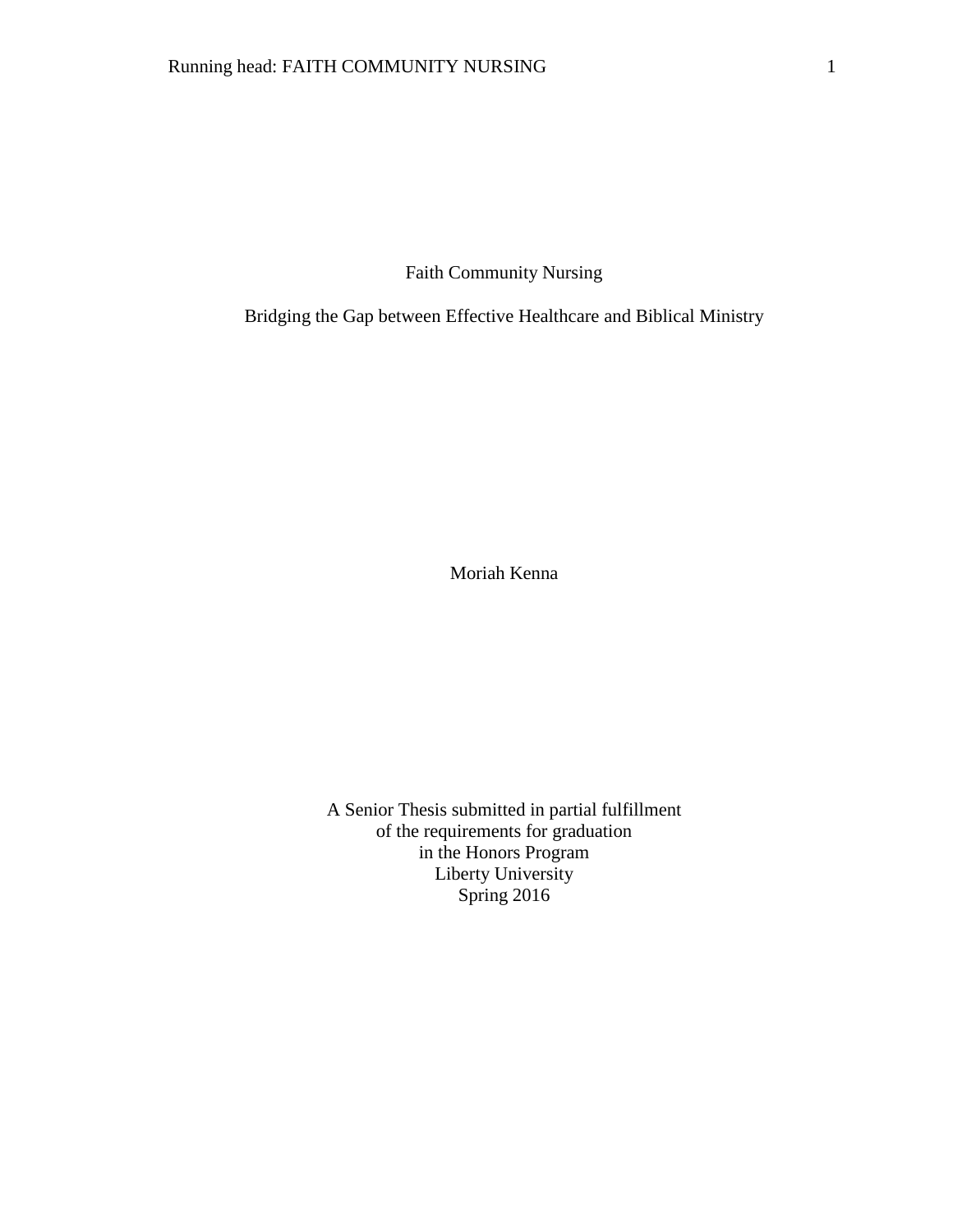Acceptance of Senior Honors Thesis

This Senior Honors Thesis is accepted in partial fulfillment of the requirements for graduation from the Honors Program of Liberty University.

> Cynthia Goodrich, Ed.D. Thesis Chair

\_\_\_\_\_\_\_\_\_\_\_\_\_\_\_\_\_\_\_\_\_\_\_\_\_\_\_\_\_\_

Linda Gregory, M.S.N. Committee Member

\_\_\_\_\_\_\_\_\_\_\_\_\_\_\_\_\_\_\_\_\_\_\_\_\_\_\_\_\_\_

Donald Love, Ph.D. Committee Member

\_\_\_\_\_\_\_\_\_\_\_\_\_\_\_\_\_\_\_\_\_\_\_\_\_\_\_\_\_\_

Brenda Ayres, Ph.D. Honors Director

\_\_\_\_\_\_\_\_\_\_\_\_\_\_\_\_\_\_\_\_\_\_\_\_\_\_\_\_\_\_

\_\_\_\_\_\_\_\_\_\_\_\_\_\_\_\_\_\_\_\_\_\_\_\_\_\_\_\_\_\_ Date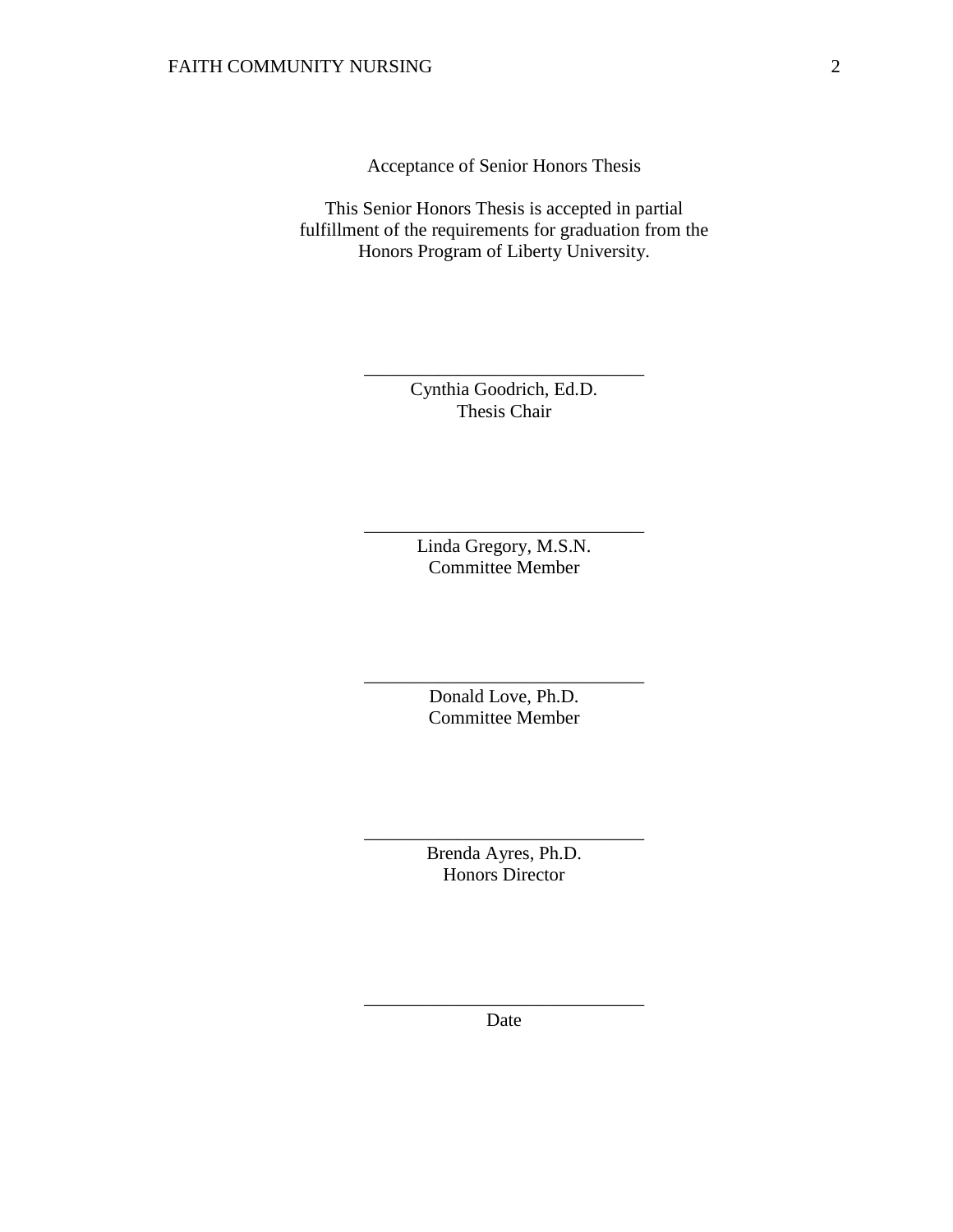## Abstract

The United States' traditional health care system is unprepared to combat the growing rates of chronic illness in its population. With over 90% of those aged 66 years and older living with a chronic illness, an emphasis on preventative care must be enacted. Faith community nursing is a viable and effective option for long-term preventative management of chronic illnesses in the community. Faith community nursing fits both the mission of the Christian church and the needs of the healthcare community and greater awareness of this must be achieved in both the faith and healthcare sectors to bring about maximum results.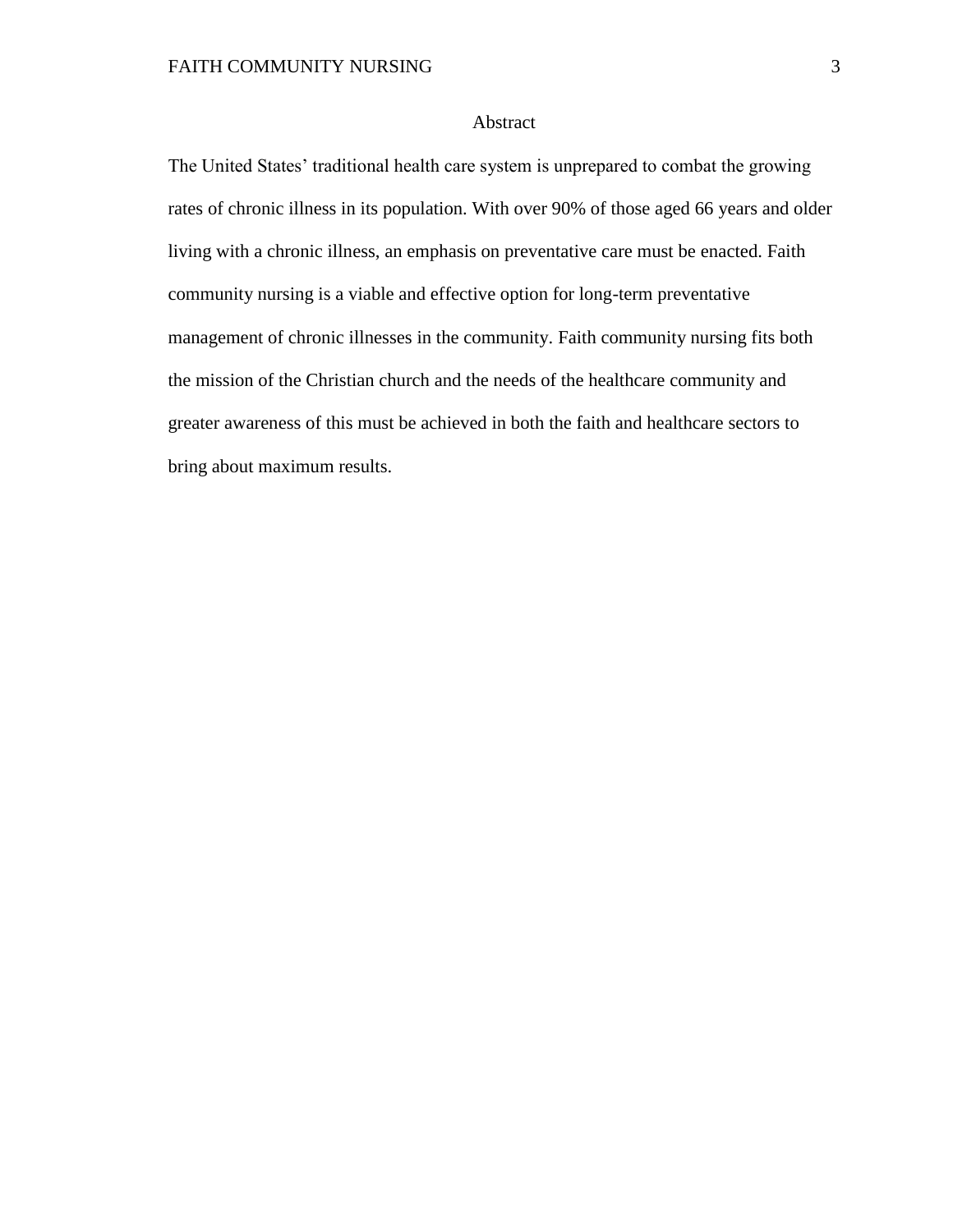#### Faith Community Nursing

Bridging the Gap between Effective Healthcare and Biblical Ministry

Faith and medicine, though not often linked in today's medical practice, have a long and productive history that is being continued by faith community nurses (FCNs). While today's traditional medical systems are hard-pressed to find access to local communities in a way that will empower and motivate members to pursue consistently healthier lifestyles, FCNs have an unprecedented track record in the United States of America (U.S.A.) for promoting whole-person health outside of medical building walls. Faith community nursing is a specialty recognized by the American Nursing Association in which nurses support their patients with whole-person care. They minister to both the physical and spiritual needs of their clients; combatting chronic illnesses while pointing to the importance of faith. While FCNs can be found in diverse faith communities across the globe, this paper will focus on the unique niche that FCNs can fill within the Christian community. Faith community nursing is the natural outflow of gospel-centric healthcare and a great asset to the healthcare community.

### **Chronic Illnesses in the United States**

Chronic diseases have increased at unprecedented rates over the last several decades, so much so that they are considered among the top issues plaguing the medical system today (Bauer, Briss, & Goodman, 2014). The Center for Disease Control (CDC) reports that illnesses such as chronic obstructive pulmonary disease (COPD), cardiac disease, diabetes mellitus (DM) type II, obesity, and osteoarthritis are considered both chronic and preventable (CDC staff, 2015). These diseases account for 70% of the top ten causes of death in the U.S.A., and just about half of the American adult population are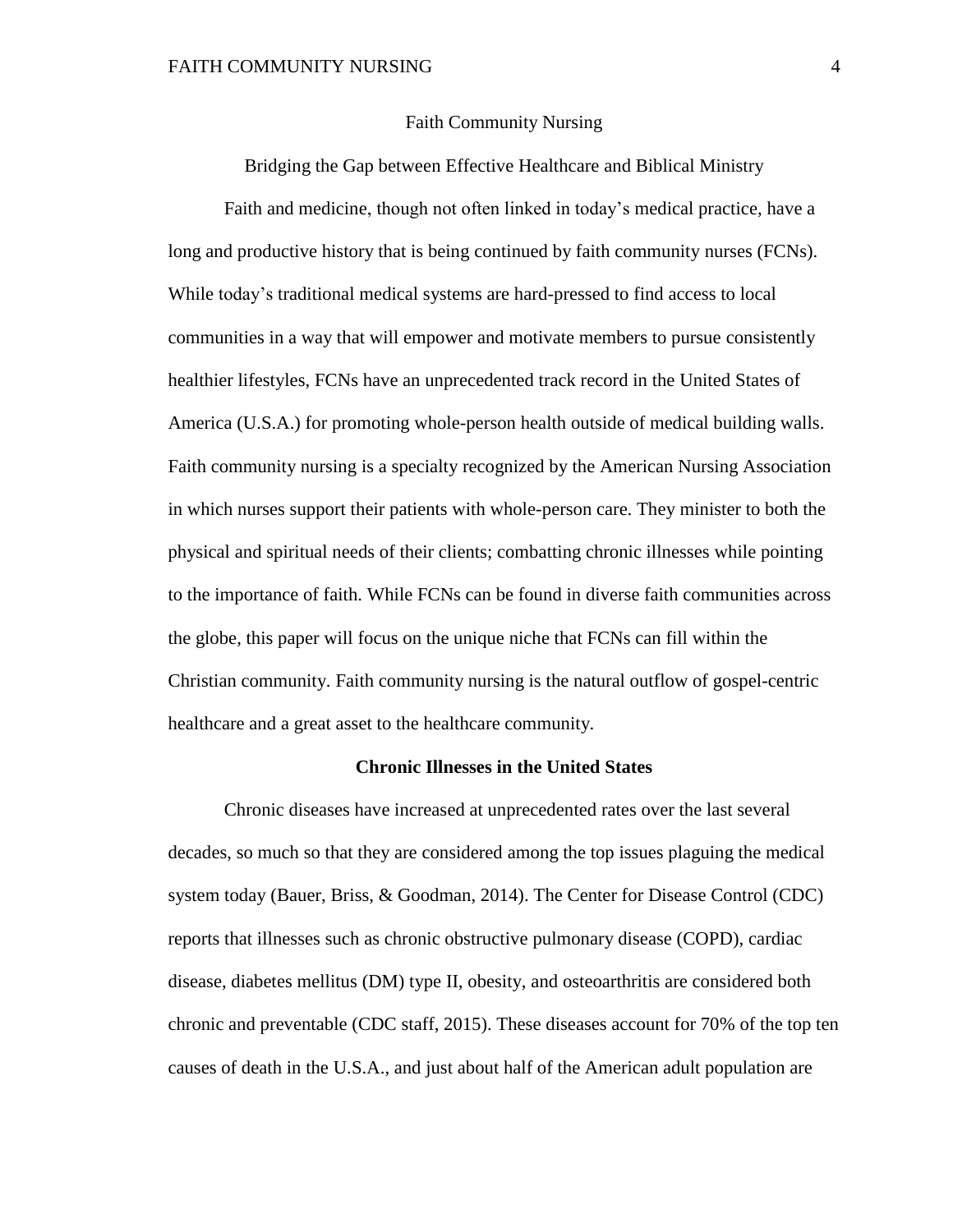suffering from at least one. About 90% of Americans over 60 are afflicted by at least one chronic illness (Dyess & Chase, 2010). Obesity, both an illness itself and a precursor to many of the other chronic illnesses, affects over one-third of the adult population and one-fifth of the children in the U.S.A. In addition, osteoarthritis, a disease that comes from wear and tear of the joints, is the number one reason for disability in the U.S.A. (CDC staff, 2015).

While each of these diseases has a genetic component, proper diet, exercise, and other healthy habits are protective against them (CDC staff, 2015). Even though many Americans have information about how to prevent these diseases at their fingertips through the internet, about half of adults in the U.S.A. still do not exercise at the Department of Health's recommended level of moderate exercise 150 minutes per week, or eat within healthy guidelines (U.S.A. Department of Health Staff, 2008). Those who have been diagnosed with risk factors related to cardiac problems only seek to control those issues about 50% of the time (CDC staff, 2015).

The World Health Organization has reported that control of these risk factors would result in the elimination of about 80% of cardiac illnesses, strokes, and DM type II diagnoses. In addition, cancers—such as lung and cervical—would drop by 40% (World Health Organization, 2005). By the time these patients arrive in the hospital, years of consistent abuse of their bodies have already occurred. In fact over 66% of adults who are treated and released from hospitals are diagnosed with two or more chronic conditions, and one third of adults who are released have four or more (Steiner & Freidman, 2013).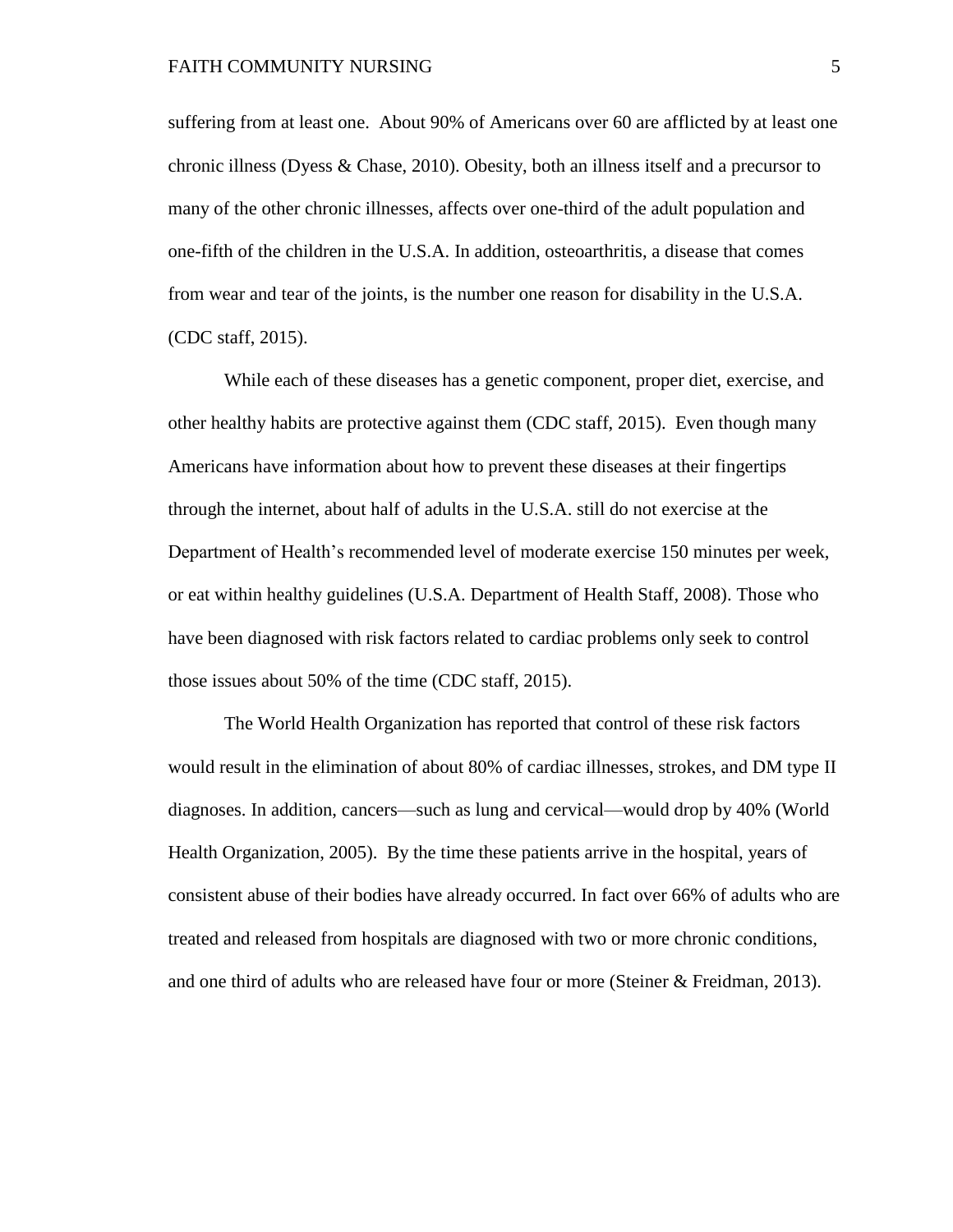## **Expenditures Related to Chronic Illness**

The number of uncontrolled chronic illnesses is causing enormous expenditures to be incurred. Healthcare takes up 17.9% of the United States' Gross Domestic Product; this translates to about \$8,915 per person, which is \$2.8 trillion in total, being spent to make sure our country stays healthy each year (Yeaworth, 2014). Medicare accounts for 20% of this expenditure with \$421.2 billion invested, and Medicaid is not far behind with \$412 billion invested. With the Affordable Care Act (ACA) now in place, these numbers will only continue to rise because of Medicare and Medicaid expansions. Individuals can expect to pay around \$768 per year from their own finances (Yeaworth).

The healthcare sector has recognized that these rising costs are not feasible for long-term success and something must be done to bring these costs down (Yeaworth, 2014). Earlier discharges, the limiting of resources, and more outpatient treatments have all been discussed as possible solutions. However, because much of healthcare is centralized to the acute-care setting many people are left without the necessary tools and resources to care for themselves outside of the hospital. Readmissions are common and account for \$26 billion worth of healthcare spending each year. The ACA has already begun to give acute-care settings incentives toward preventing readmissions by allowing Medicare to keep back 1% of fiscal reimbursements from care centers with high numbers of readmissions (Yeaworth).

### **Solution to Transitional Care**

In response to these issues, hospitals have attempted to pay closer attention to ensuring that their patients have the resources and knowledge they need for transitioning out of the hospital successfully (Yeaworth, 2014). This includes case management, more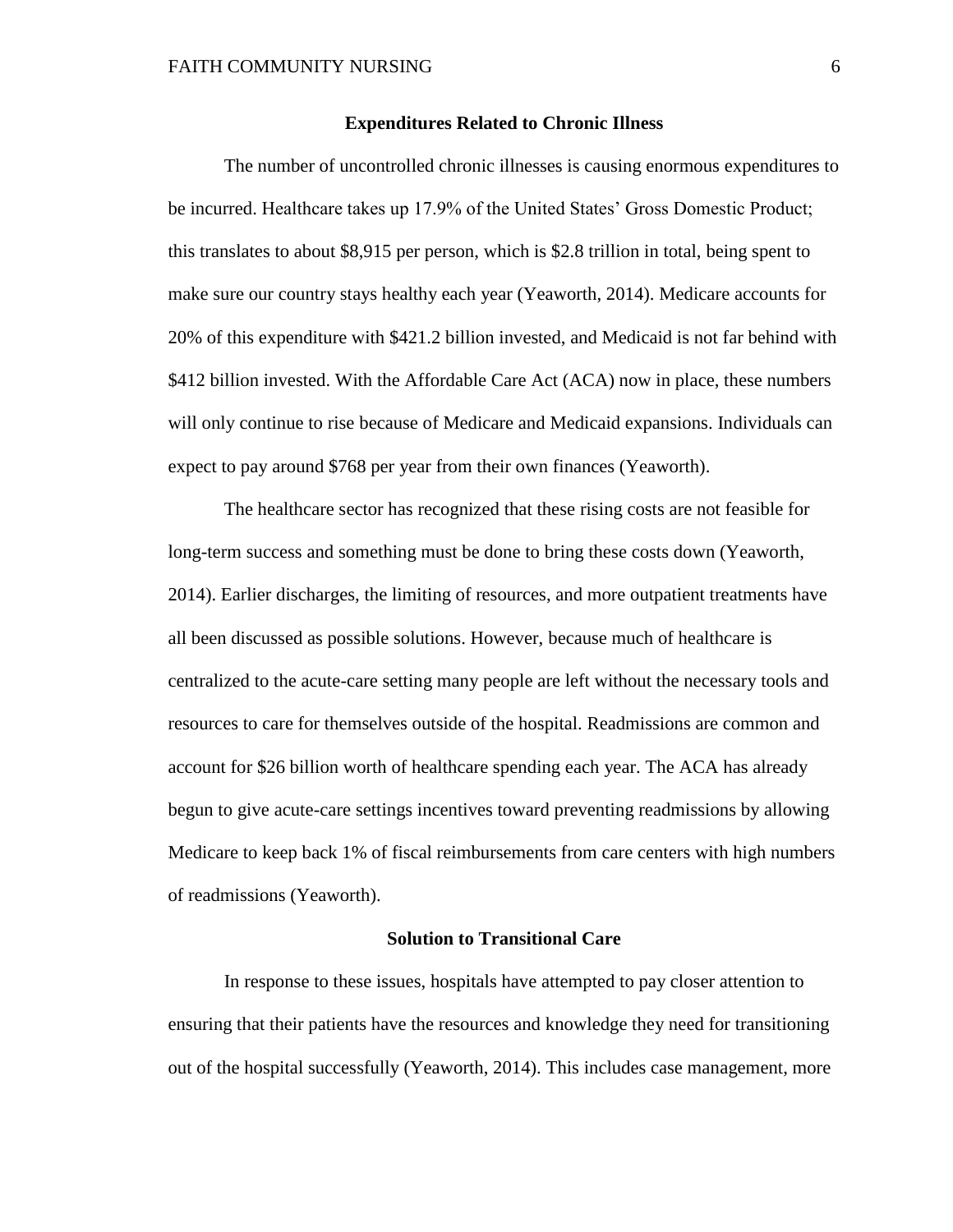### FAITH COMMUNITY NURSING 7

tightly regulated follow-ups, and incorporating community resources. FCNs are being utilized at higher rates because of their unique ties to clients outside of the hospital walls. Given the medical backgrounds, familiarization with the acute-care setting, and knowledge of how to manage chronic illnesses that FCNs possess, they are especially well-suited to these kinds of case-management situations. FCNs are also well trained in healthcare teaching and advocacy. When patients are reintroduced into communities, the FCN that is responsible for their area is able to provide personalized care, one on one time, and a calming presence. FCNs can help to organize meals, house cleaning, and medication schedules. FCNs not only have the technical skills, but the very nature of their work is ministry-focused, giving them a personal interest in each person's care (Yeaworth & Sailors, 2014).

### **A History of Faith Community Nursing**

Faith community nursing was introduced to the United States by Dr. Granger E. Westberg in the hopes of providing an alternate system for the prevention of chronic illnesses. Now known as the author of *Good Grief* and *The Parish Nurse,* he began as a parish pastor in the Lutheran church. He loved serving his congregation, but his life was drastically altered after a week-long hospital chaplaincy rotation (1990). He began to envision a healthcare system that saw the person as a whole. Because body, mind, and spirit could not be separated, he felt that treating them as separate entities would not facilitate whole-person healing. As he began to pursue the integration of this kind of care in the healthcare system, he quickly realized that nurses had been standing in this gap for many years prior (Westberg, 1990).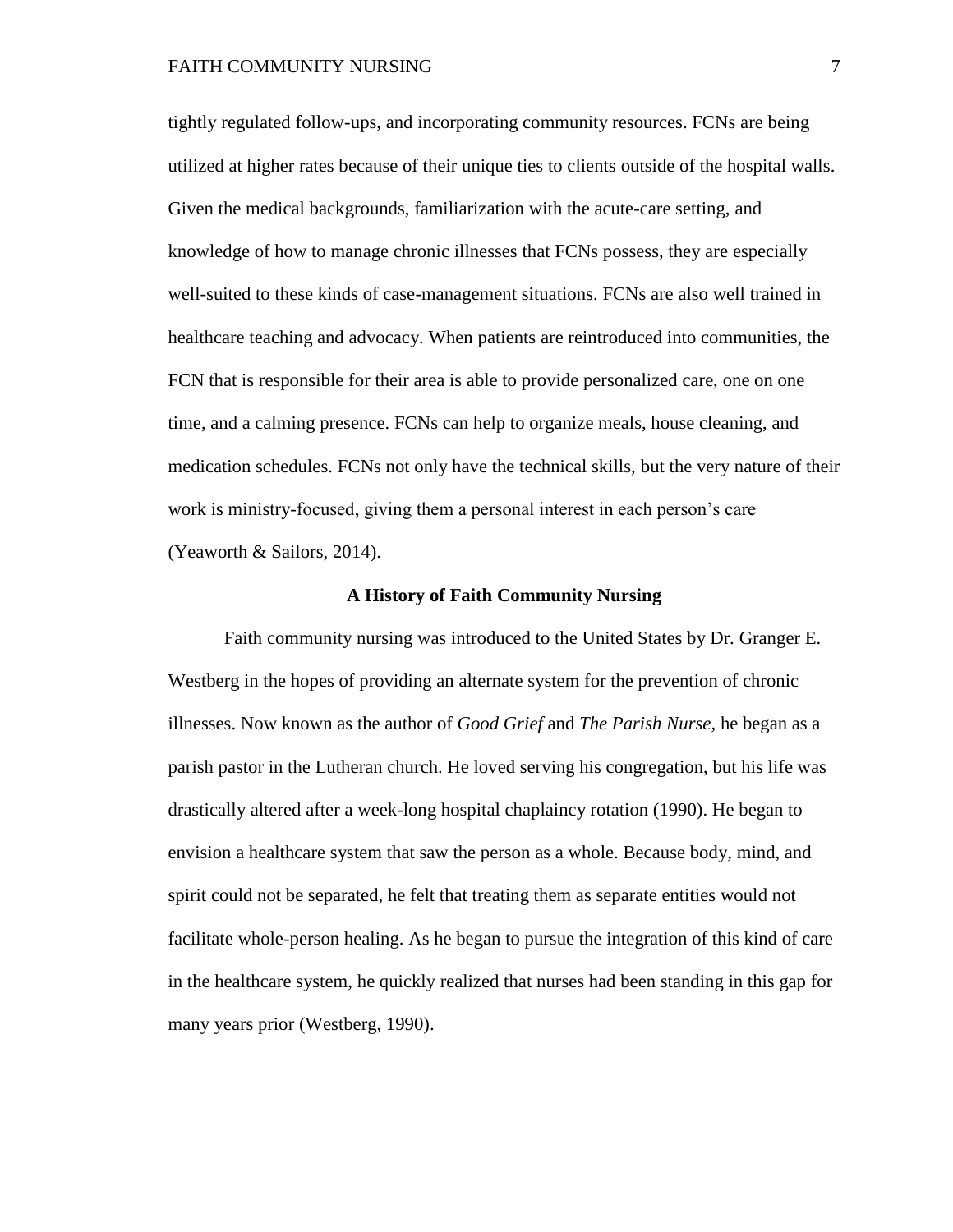Through his studies, Westberg found that many individuals had gone into nursing with the hope of helping others and caring for patients as a whole; catering to physical, spiritual, and intellectual needs (1990). However, many nurses became frustrated over the course of their careers when heavy patient loads, strict rules, and tight schedules prevented them from providing the compassionate and individualistic care that they hoped to give. Nurses also became frustrated at the realization that up to one third of the diseases seen in the hospital could have been prevented if someone had intervened before the patient became acutely ill. Through these surveys, Westberg determined that not only was there a desire in nurses to help prevent these illnesses from occurring, but there was also a desire in the clergy to provide their chronically ill congregants with better healthoriented resources (1990).

Westberg's model involved a nurse who functioned as a consultant within the church setting (1990). The nurse could have an office within the church or visit hurting individuals within the community. There would be no stipulations for those who wanted to see utilize the nurse's services. Be it a health problem or something of the heart, community members could come and speak with the staff nurse. The nurse could advise of healthier living for long-term effectiveness, encourage a visit with a physician if needed, or identify and obtain pertinent resources for the client (Westberg).

Westberg observed that nurses were trained in such a way that they were a natural bridge between the hard science of the medical system and the spirit-focused care that he envisioned (1990). Nursing schools often incorporate the values of compassion, understanding, and alleviation of suffering into their curriculum. Westberg emphasized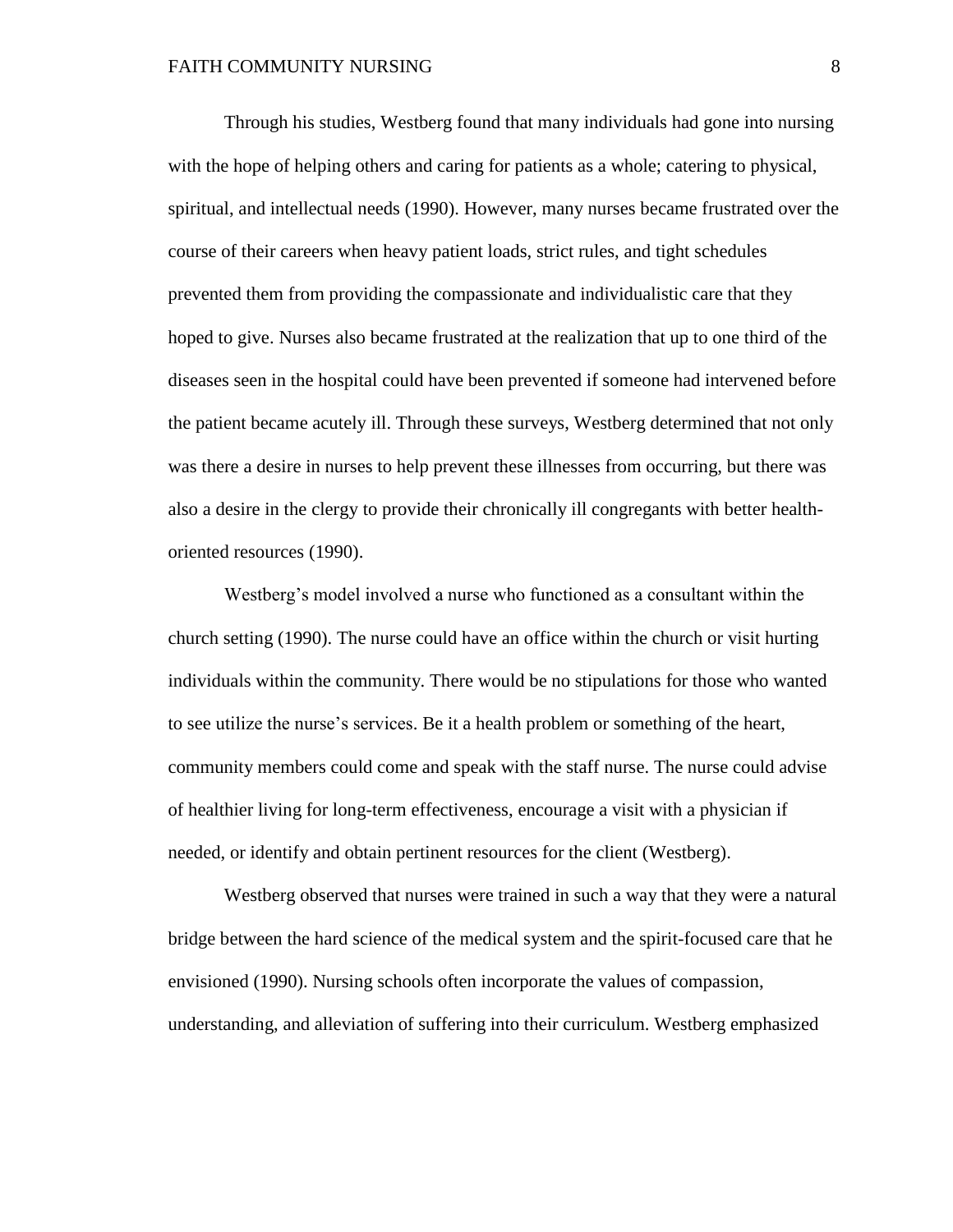that nurses "have one foot in the sciences and one foot in the humanities" (1990, para. 32).

In addition, his research also led him to the conclusion that while the rest of medical professionals were still very much in the mindset of acute care, the close proximity of nurses to the suffering of their patients predisposed them to be advocates for preventative care (Westberg, 1990). Nurses entered into their profession with the wholeperson in mind, but large patient loads and facility regulations often kept them from this goal. By providing nurses with the church as another outlet for caring for clients, more preventative care could be accomplished (Westberg).

# **The Church As an Outlet for Preventative Care**

Westberg suggested that there were five organizations that the average person could interact with in regard to illness prevention: the home, public health organizations, the school, the workplace, and the church. While churches often offer enrichment and spiritual renewal, he believed that they could do so much more. By delving into the medical side of wellness, churches could both fill a niche that communities desperately need and at the same time provide a new outlet for ministry to people who remain otherwise unreached.

His background in the church gave him unique insight into the compatibility between the changing landscape of healthcare and the message of Christ. While the American church has not often linked healthcare into their ministry, healthcare has been a part of the Christian church's tapestry since its inception. Jesus Christ himself had compassion on the people He came in contact with through the act of healing. As is recorded in the Bible, he completed at least 30-40 healing miracles during his time on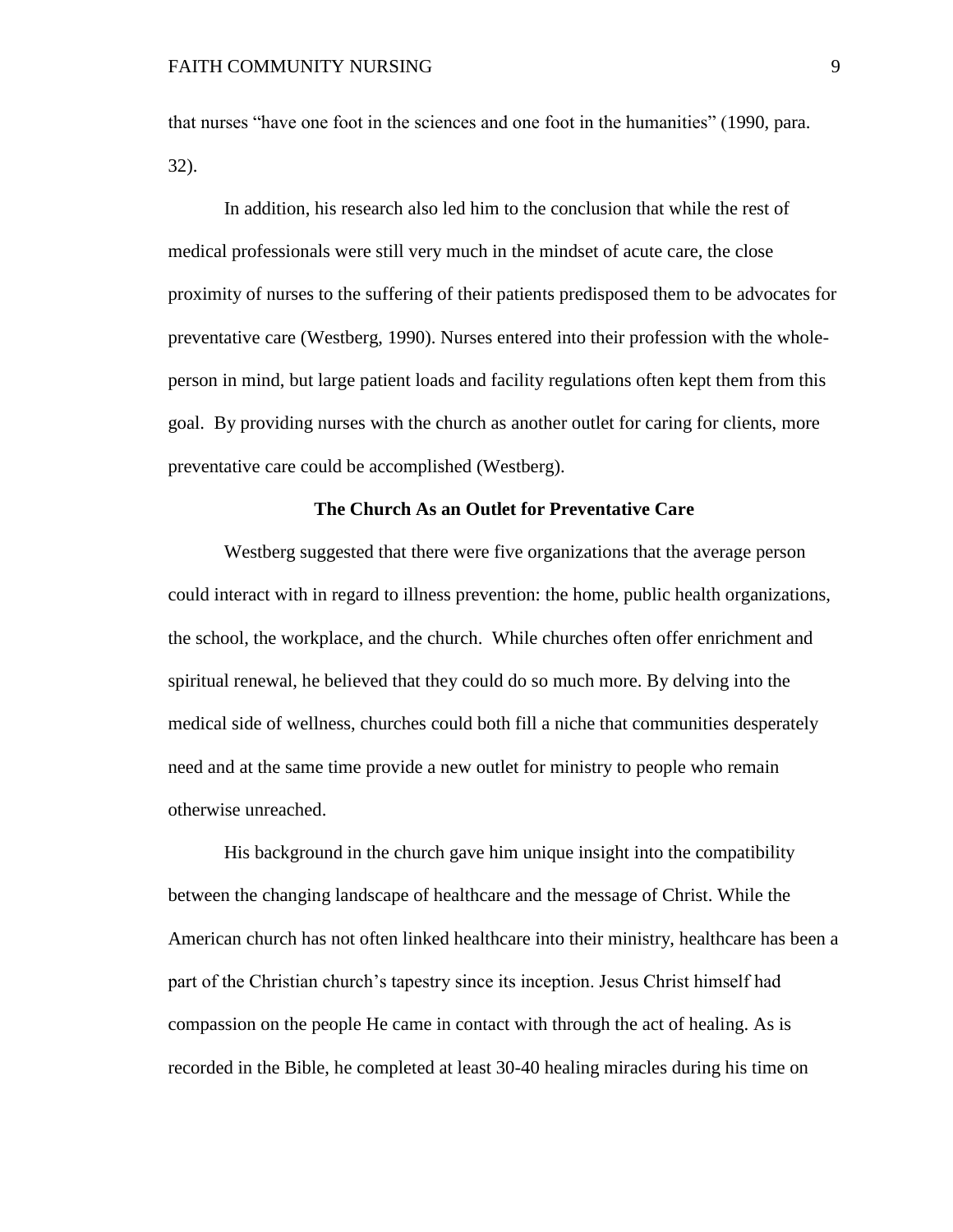earth (Strong in Faith Staff, 2007). He healed the blind, the lame, the sick, and even raised the dead. He showed mercy to those who were hurting regardless of their societal status, gender, and education level. He even described his true followers as those who would visit the sick and give to the poor (Matthew 25:36). Showing compassion to others through the healing of illness and meeting of basic needs was a part of the very core of Jesus' ministry.

In addition, a central tenet of the Christian faith is that the joyous salvation that has been received by Christ's followers is not meant to be kept to themselves. In one of His last addresses to His followers, Christ tells them to go into the world and share the message of good news that He died to set sinners free (Mark 16:15, New International Version). Throughout church history, this has included going wherever there were people who had not heard the name of Christ and what He had done. Christians have made a tradition of sharing the gospel through both words and actions as they go—sharing the good news of Christ by mouth, and emulating his compassion through acts of kindness and justice.

FCNs can help to foster connections with those who have not heard the gospel through coordinating free clinics, doing regular blood pressure checks, and providing free medical advice to the public. When Christian FCNs use their skills to serve both the inner faith community and the surrounding neighborhoods, they are able to effectively communicate the good news that Jesus Christ taught while he was on earth; no one is out of God's reach, and there is forgiveness and compassion for all through the blood of Christ.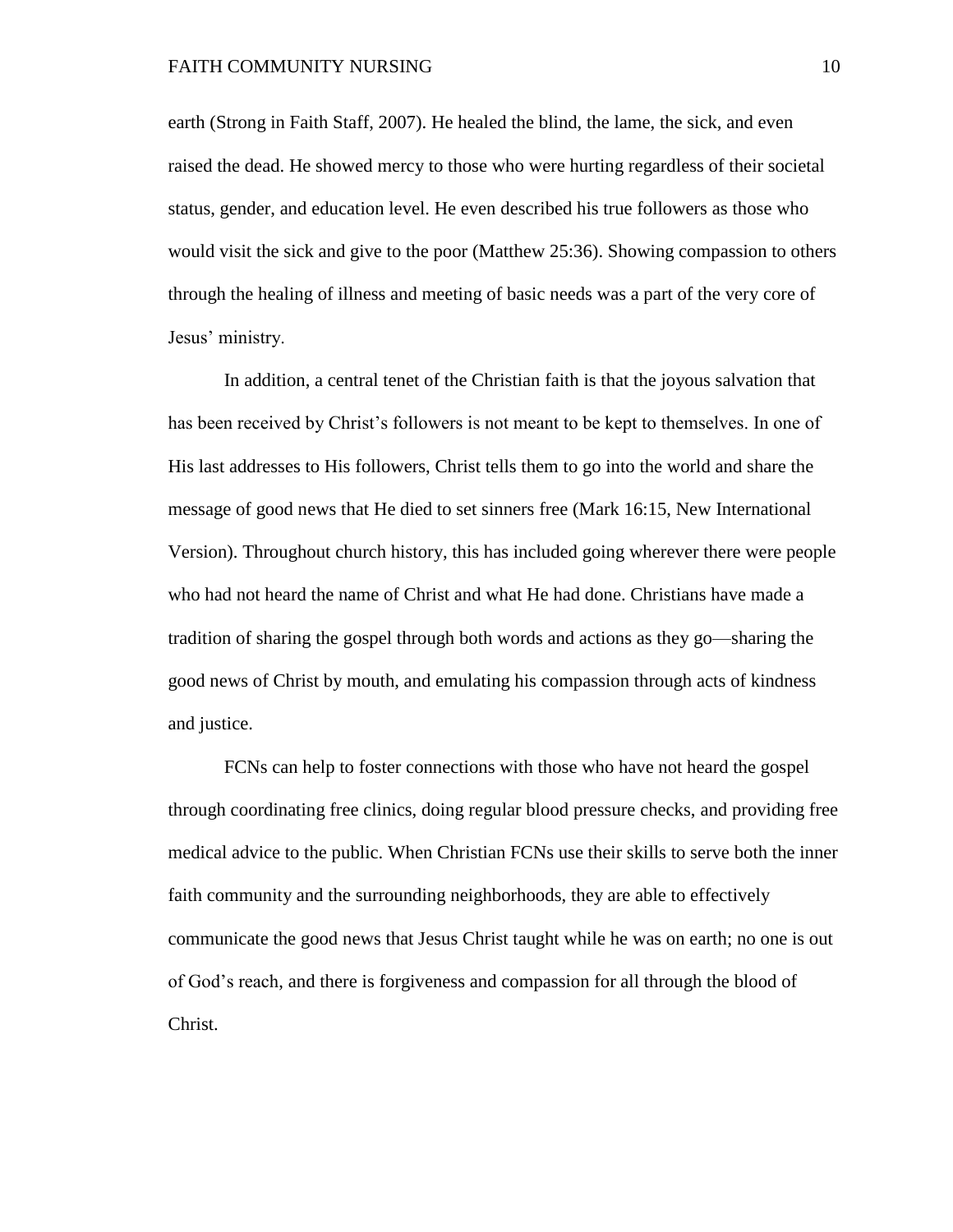Other biblical support for faith community nursing can be found in the books of James and Timothy. In both books, the writers advocate caring for widows and orphans as a direct responsibility of church members. In James 1:27, the author compares the genuine and uncorrupted practicing of Christianity with "…look[ing] after orphans and widows in their distress..." (NIV). FCNs can help churches better identify and serve both of these populations through providing another dimension of care in the form of health services.

Those who would object to the merging of healthcare and the church could appeal to the fact that physical health is not the church's domain. While this has been the case in recent years, it was not always this way. Today, many look to the government and private corporations for their healthcare and see the church as a place to go for social interaction and spiritual enrichment. However, helping the needy and the broken is a core teaching throughout the Bible, culminating in the life and work of Jesus Christ. In addition, a review of health ministry research reveals no shortage of international ministries utilizing healthcare as a way to show Christian compassion throughout the world, but very little about health ministry in the US. There is no reason that healthcare would be an efficacious ministry outlet in the rest of the world and not in America.

#### **A Brief History of Medicine in the Early Church**

Christ's followers were known throughout early history as those who offered care to the sick. In his book *Medicine and Healthcare in Early Christianity*, Gary Ferngren suggests that the early Christians' concern for those who were ill came from their understanding of "…agape, a self-giving love of one's fellow human beings that reflected the incarnational and redemptive love of God in Jesus Christ" (2009, p. 114). This belief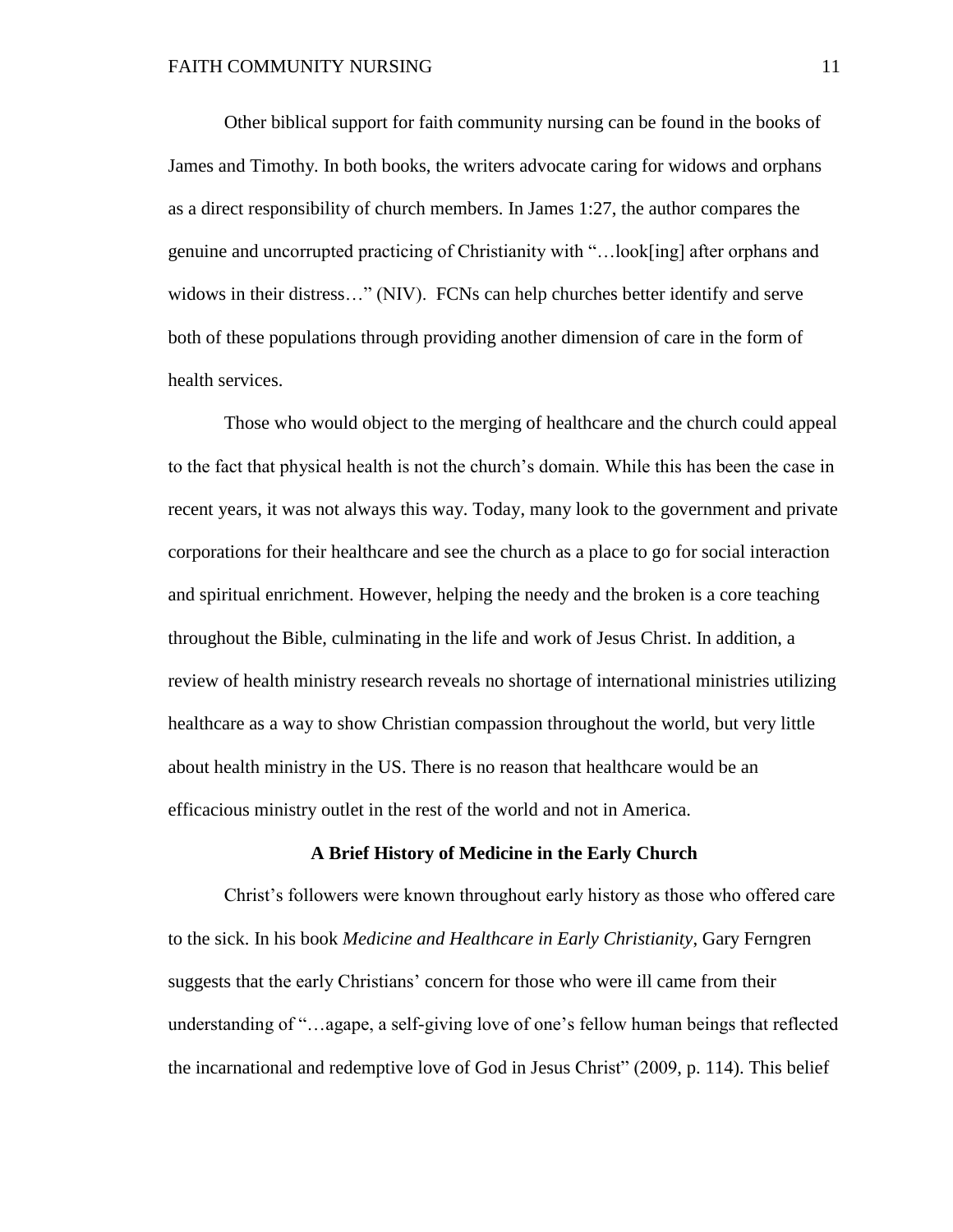led to a deep conviction in early Christ followers that they must meet the needs of others at whatever the cost.

Beginning in even the first century, the entire early church structure was set up in a way that allowed for church members to identify the hurting and ill and allocate resources to them (Ferngren, 2009). Priests and deacons formed the top two tiers of ministry—the deacons went to visit those who were in need and reported them to the priests. The priests decided how to best allocate the church's funds to help those identified by the deacons, and the deacons both served the ill and instructed the rest of the congregation how best to offer their services as volunteers (Ferngren).

By the third century the church in Rome was responsible for the care of over 1,500 widows and needy persons in seven districts of the city (Ferngren, 2009). By the fifth century this was doubled to 3,000. The fact that the entire structure of the church was created in a way to best maximize their ability to give help to others suggests that the early church saw caring for the ill as inextricably linked to their responsibilities as Christians. And more importantly, this concern for the health of others permeated every part of the congregation, reaching from the clergy to the laypeople. Their interest in the health of others could not even be stopped by persecution at the time of the Cyprian plague. While pagan rituals recommended deserting the sick, Christians risked their lives, both because of persecution and because of disease—to take care of those who were ill (Ferngren).

In the fourth century, the first institutions dedicated to care of the ill were created. Christians founded the Basileias which included "inpatient facilities, professional medical care for patients, and charitable care" (Ferngren, 2009, p. 124). This hospital housed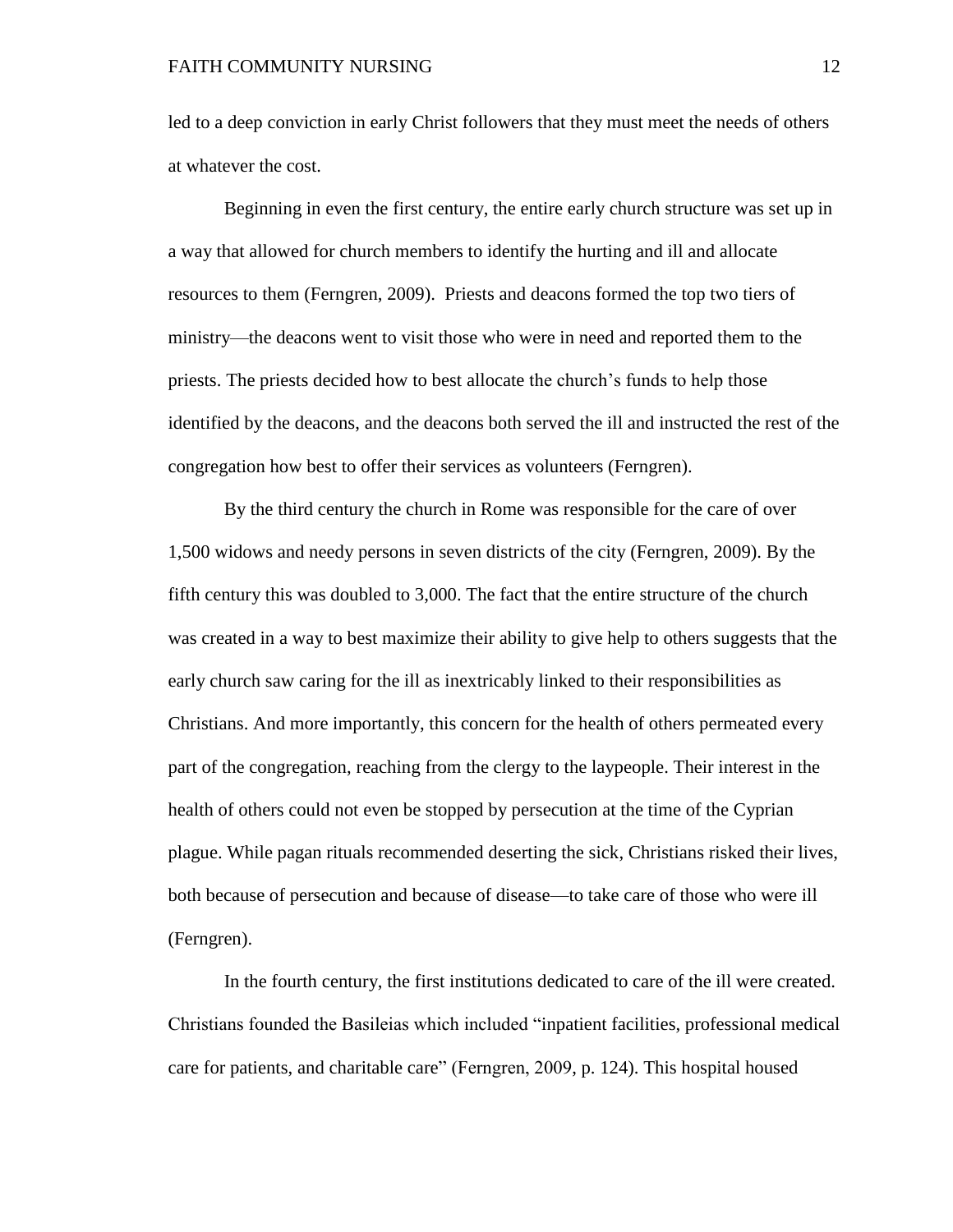Christians who offered care in the Christian tradition but were educated in secular medicine. This was possible because of the legacy Christians had built as those who cared for any and all in the community and it laid the foundation for the large-scale health care that is seen today (Ferngren).

This concern for those in need did not exist prior to Christian influence in either the private or public sectors (Ferngren, 2009). Governments did not count the public health amongst their responsibilities. Individuals only took on importance after the introduction of the Christian teaching of Imago Dei—that every human is created in the image of God and therefore possesses intrinsic value. Prior to this, the gods were seen as rulers who acted on whims of anger and could only be soothed by magistrates—there was no help for those who were afflicted with illness and therefore no reason to care for them (Ferngren).

This legacy of care extended throughout church history. In 1751 the Quakers founded the first hospital in the United States and throughout the  $19<sup>th</sup>$  and  $20<sup>th</sup>$  centuries hospital care was mostly for impoverished patients (Morris & Miller, 2014). In the 1930s richer patients began to realize that those in hospitals fared better, so they began to go to hospitals as well. The real split between healthcare and the church began in the 1960s when healthcare became too expensive for religious groups to be the sole funders. Medical care business-oriented and the poor found themselves without access to affordable forms of healthcare once again (Morris & Miller).

This brief history demonstrates that caring for the sick and needy was integrated into the very structure of the church from the beginning. The American government has stepped into the healthcare and charity arenas, but that does not mean that it has a sole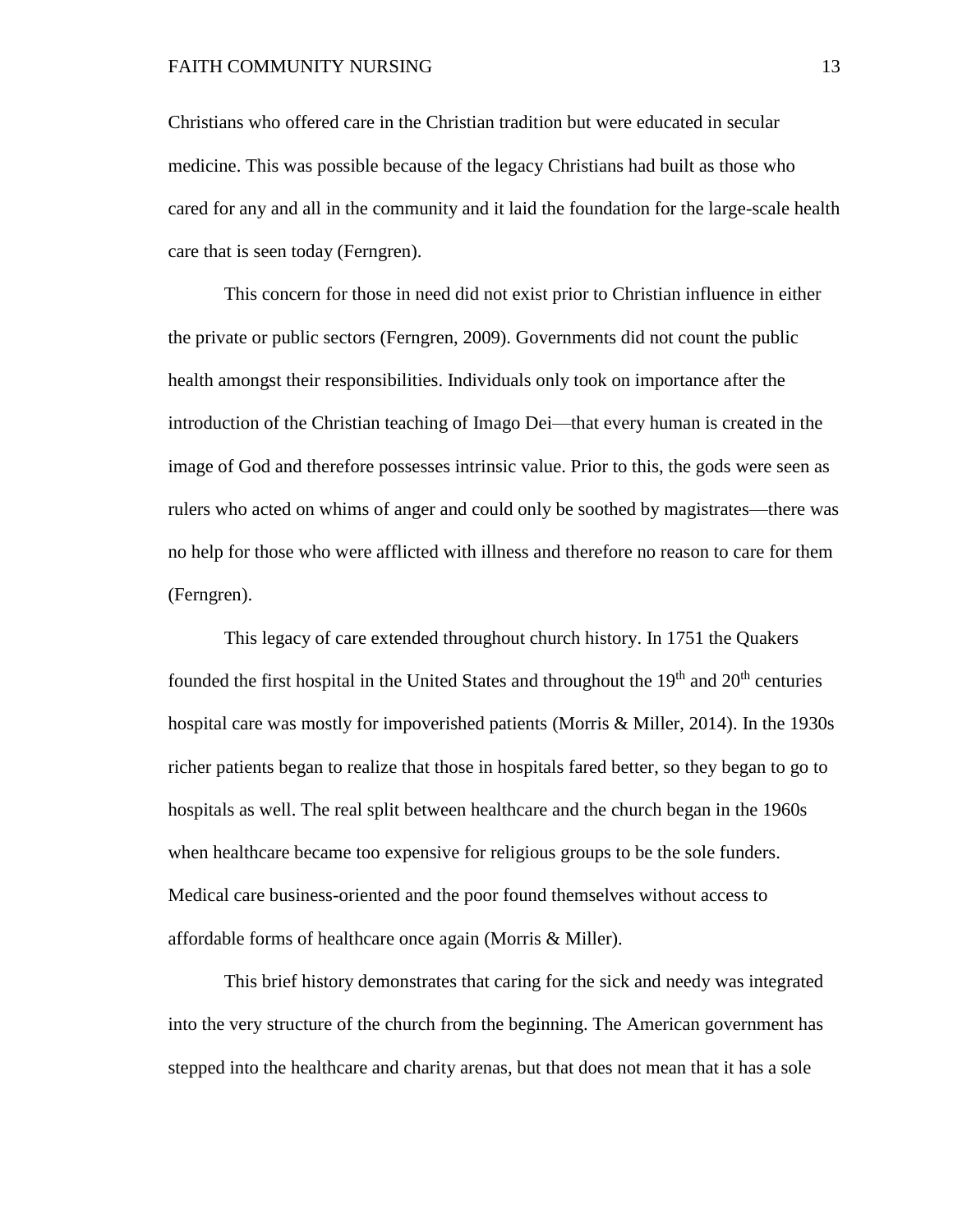right to provide such care. Private institutions have made businesses out of healthcare but that does not mean they are the best providers. In fact, American Christians can offer a type of care sorely lacking in hospitals; care that emphasizes the unique value of each person, is rooted in selfless love, and encourages the interconnectedness of the community.

# **Discussion of Impact in Today's Church**

Today's churches could also benefit from the installation of an FCN in their communities simply because it takes back the Christian healing heritage and offers a ministry outlet deeply grounded in serving and caring for others as the New Testament prescribes. FCNs offer churches a tangible example of how funds can be used to serve their communities and a convicting reminder that even so-called "secular" skills can be used for the glory of God (Yeaworth  $\&$  Ronette, 2014). In this way, the nurse takes on a similar role to that of the early deacon in recognizing who is in need, reporting this to the pastoral team so funds can be allocated, and directing volunteers to use their skills (Ferngren, 2009).

FCNs offer churches a unique opportunity to not only care for their current congregational members, but also to provide avenues for outreach to the outside community as well. Jesus Christ's final command to His followers while He was on earth was to go out into the world and share the truth of His gospel (Mark 16:15-16, NIV). Current evangelism models that are utilized by churches can sometimes focus on bringing large crowds in for a one-time event, such as a block party or concert . However, while this meets a desire for fun and entertainment, it does not meet a core need of the person in a sustainable and integral way. By connecting members of the community surrounding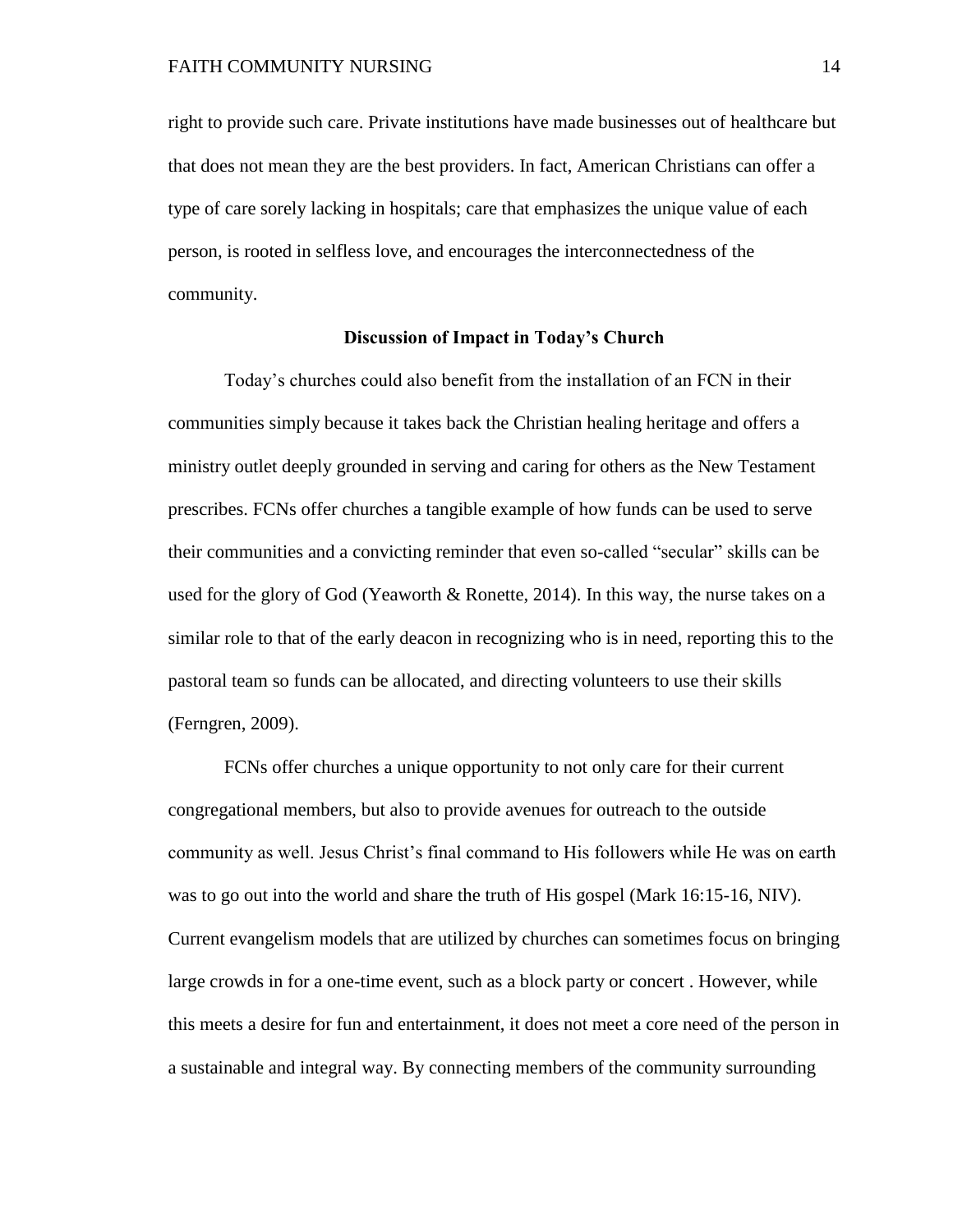the church with a caring and helping hand, connections that can be nurtured over a period of time may be created (Balint & George, 2015).

FCNs are able to set up health clinics, educational seminars, and blood pressure checks for the external community as well as the congregation (Yeaworth & Ronette, 2014). By reaching out to those who might not usually enter the church building on a Sunday, FCNs are setting up long-term connections with those who may not have had the opportunity to hear about the love of Christ. In this way, faith community nursing can become truly gospel-centered; the goal being not only to offer physical healing, but also to provide the truth that leads to spiritual life.

# **Faith Community Nursing Preparation**

As faith community nursing evolved, the American Nurses Association saw its potential as a certified nursing specialty. It was certified as a specialty in 1997 (Health Ministries Association Staff, 2010) FCNs were effective in their community care and a natural progression toward recognition in the nursing community was inevitable. A scope and standards of practice exists to govern faith community nursing and to ensure that their practice is ethical and efficacious (Health Ministries Association Staff).

Preparation for becoming certified as an FCN includes involvement in a faith community, population health education, and ongoing personal education for the nurse (ANCC Staff, 2014). A nurse must prove his or her dedication to safety, and ability to communicate effectively with both clients and the clergy. The nurse must commit to consulting with the clergy for spiritual issues related to care and should utilize the resources provided to better integrate the spiritual and the physical care provided (ANCC Staff). Many nursing schools now offer courses to better prepare nurses for faith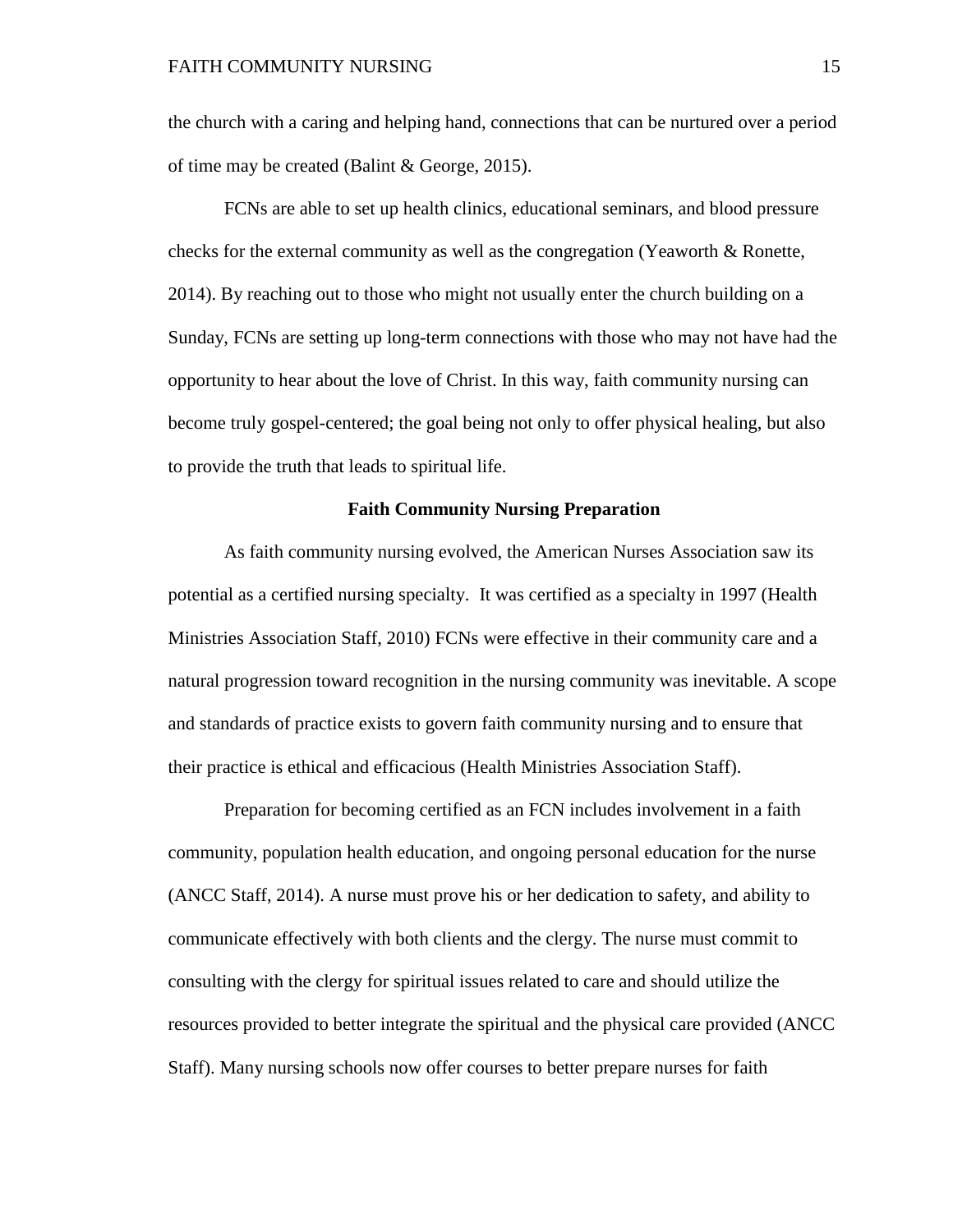community nursing. These courses include detailed education related to holistic care, spiritual integration, and population health (Church Health Center Staff, n.d.).

## **Faith Community Nursing in Practice**

Faith community nursing utilizes the congregational setting to provide community healthcare engagement that could not be accomplished in a hospital. Much of hospital care involves acute exacerbations of a disease process; patients do not often have interactions with health personnel unless something is terribly wrong. This works in the when clients are suffering from obviously malignant diseases, but it is the clients with chronic, slowly developing diseases who slip through the cracks. Furthermore, one study found that patients treated using the acute care model cannot readily identify the purpose or helpfulness of the care received. Clients desire an approach that will further their life holistically and qualitatively. Research also states that these patients prefer a caregiver who is warm and driven by values (Dyess & Chase, 2010). Faith community nursing meets all of these requirements and has shown remarkable efficacy in promoting healthy living.

According to studies as early as 2005, faith community nursing was already beginning to have an impact on preventing and treating chronic illnesses (Rydholm, 2006). It was found that late access to care was one of the largest factors in extra cost to the healthcare system. One of FCN's primary responsibilities is assessing adults within the community for risk factors and symptoms that should be dealt with medically. Especially when dealing with elderly who are afraid to lose their independence and lifestability, FCNs are skilled in helping people to see that admitting their weaknesses in order to gain help is a benefit to them, their families, and their caregivers (Rydholm).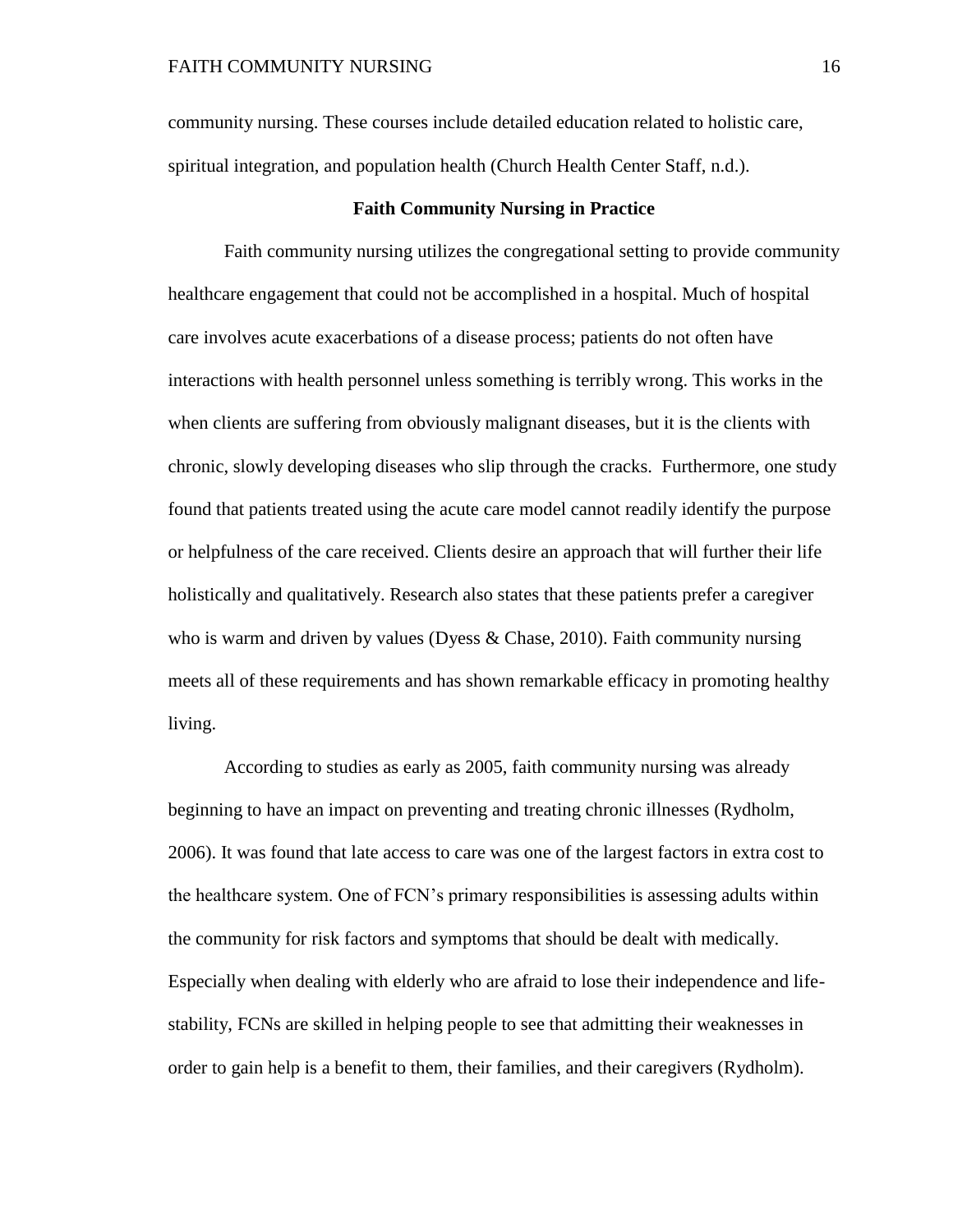FCNs have reported helping patients obtain pacemakers, identifying high blood pressure and headaches before impending stroke, and helping those who were having heart attacks to recognize shortness of breath as a warning sign (Rydholm, 2006). In one study, twenty-five elderly people were encouraged by FCNs to seek medical attention when signs of impending sepsis were observed. Each of these patients was given medication before they became critical and their illness paths were interrupted. Ten cases of worsening pulmonary edema were identified by FCNs and treated at a point when reversal was possible without artificial breathing support (Rydholm).

In each of these cases, what could have been life-threatening was easily treated and people who could have lost autonomy, preserved it. Many of these patients would not have been seen in a hospital until they were deteriorating so entirely that the symptoms could no longer be ignored; including confusion, inability to breathe, or total collapse. However, because someone trained to look for signs and symptoms of illness resided within the church's intimate community, *members were not only identified as ill, but were also empowered by the education of someone who cared for them*.

### **Effective Nursing Interventions**

Many of the core responsibilities of the FCN have reported to have positive effects. One effective intervention that the study from 2005 reported was chronic illness self-care coaching (Rydholm, 2006). Those in the community who were suffering from illnesses including COPD, Alzheimer's disease, Parkinson's disease, multiple sclerosis, various mental health disorders, cancer, and many others, were able to find personalized instruction in the FCN.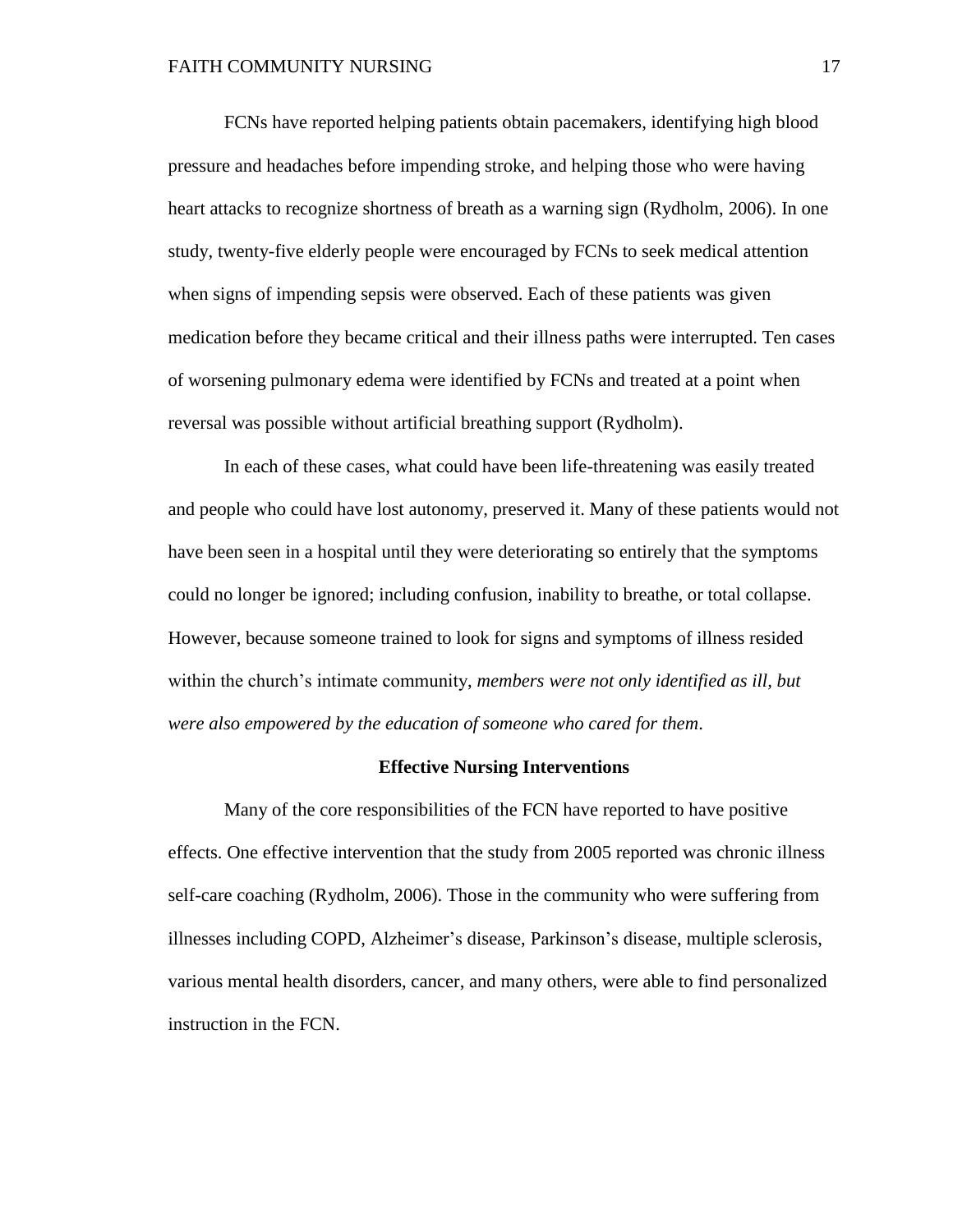Risky health habits including addictive behavior and excessive weight gain were also noted to have been reduced because of FCN support and education. Those who suffered from anxious feelings due to impending procedures, use of new home equipment, and new medications were all more likely to call and be calmed by an FCN. This is critical because chronic disease management relies on the patient feeling competent and motivated to do what is necessary when away from a formal healthcare setting (Rydholm, 2006). With the extra support of an FCN who can be called upon for further instruction and support after a hospital visit, healthcare regiments are possibly more likely to be followed.

The advocacy that the FCNs were able to take part in was also noteworthy. Vulnerable older adults who were being abused, neglected, or who were a danger to themselves, were all supported by FCNs (Rydholm, 2006). The FCNs who were familiar with the older adults were more readily able to identify risk factors and changes in behavior in order to respond and ensure that the elderly were given the proper care. One exemplar detailed how an FCN took a community elder to the hospital when she noted symptoms of an acute urinary tract infection. She stayed with the elder for over four hours to ensure that he received the needed medical attention. It was discovered at that time that he had a renal mass. The study also found that FCNs were effective identifiers of elder abuse—at least three elders in the study were safely relocated away from their abusers because of the intervention of an FCN (Rydholm).

Other interventions included referrals to more formal care, and helping elders obtain medical supplies (Rydholm, 2006). This can include both connecting elders with those who can give them these supplies and devising creative solutions to combat routine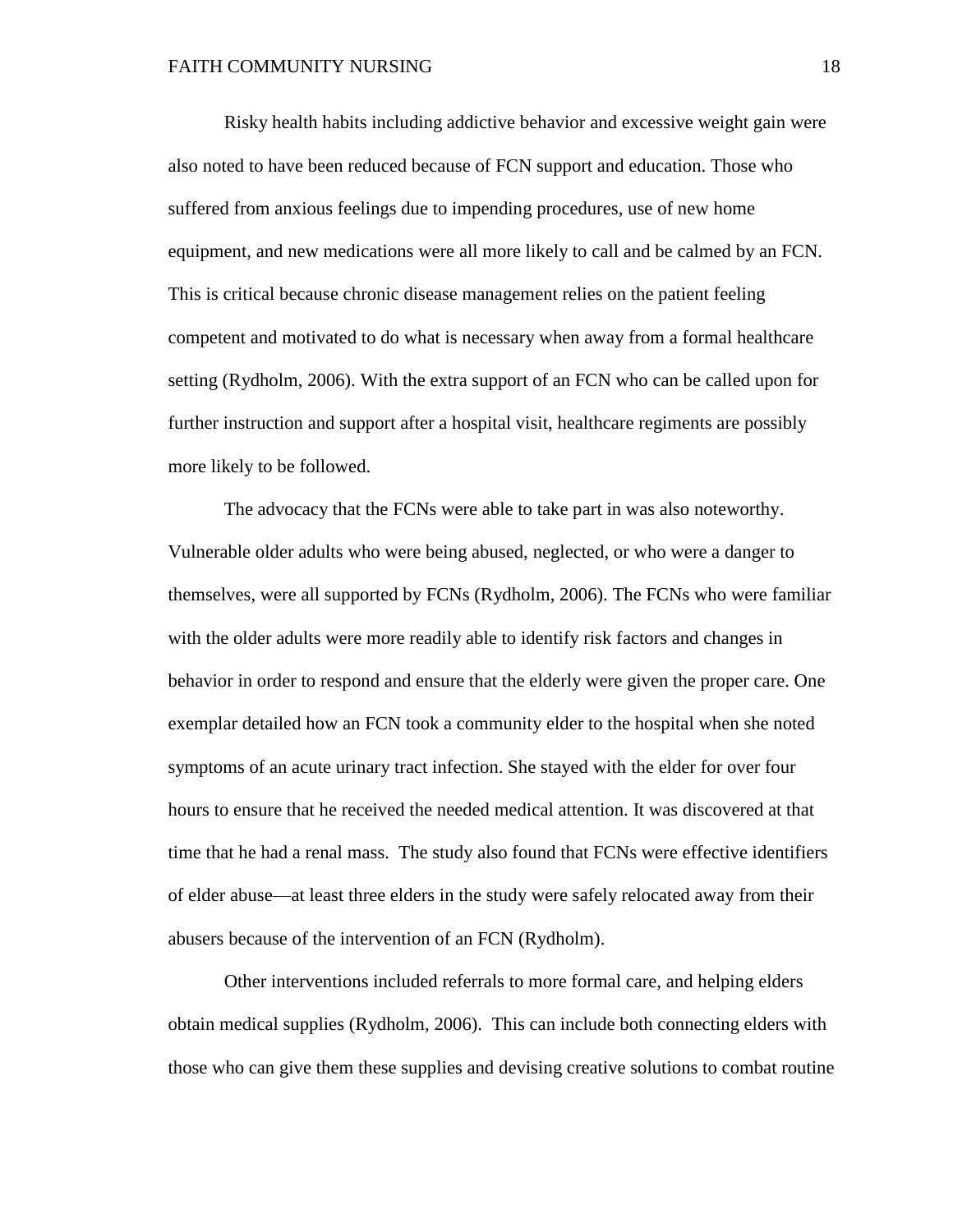problems. One nurse tacked pictures of an elder person's family to his speed dial buttons so he could call them despite no longer understanding numbers (Rydholm).

Finally, the central intervention that FCNs employ is faith/health integration (Shores, 2014). FCNs see it as their duty to not only care for each of the aforementioned physical needs, but also those of a spiritual nature. Each person who comes in contact with an FCN will be taught the correlation between physical health and spiritual health and the necessity of both. Specific interventions range from helping with end of life issues to clarifying values to employing humor. Those who have been involved with FCNs with regards to spiritual interventions have spoken of how important it is to have someone who is knowledgeable both in their faith and in medicine. This way anxiety and confusion can be met with prayer and spiritual encouragement. The patients of FCNs report that they better understand the importance of balancing their mental, spiritual, emotional, and physical health (Shores).

These interventions are especially beneficial to those with chronic and debilitating illnesses (Shores, 2014). Clients with debilitating chronic illnesses have stated that FCNs help them recognize that they are valuable and can contribute to the congregation. FCNs help these people and others find hope in their situations even just by providing only their presence. Parishioners spoke of contacting the nurse during acute emergencies and how comforting it was to have the nurse stay with them, offering support and medical advice. Nurses also gave rides to services when needed, offered homebound communion to those who could not come to services, spent one on one time that would not be feasible in a formal setting, helped patients with understanding the mental and spiritual benefits of forgiveness, and provided insight into spiritual issues (Shores).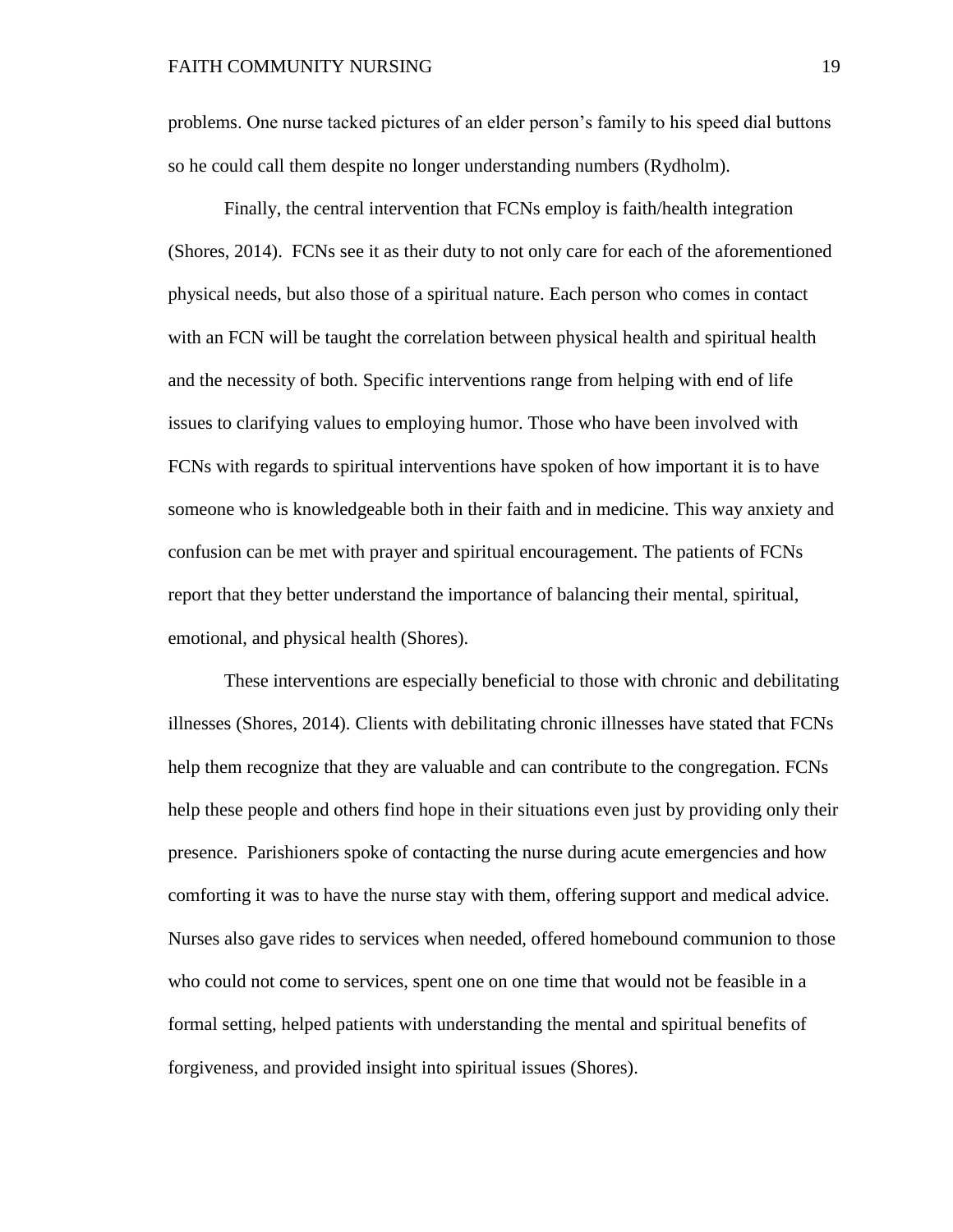## **Faith Community Nursing and Flexibility**

Unlike many acute care providers, FCNs have the freedom and flexibility to meet with patients on a continual basis for extended periods of time (Balint & George, 2015). While hospital staff and private practitioners dedicate teaching efforts and support to those who come into their facilities, FCNs bring their healthcare expertise into the community. This kind of access to medical knowledge helps restore dignity to the individual (Granger, 1990).

American healthcare has lost the personal touch of small-scale health facilities. While care in large hospitals is often regulated based on the most recent standards and the technology used is advanced and efficacious, there is not often enough room for personal health counseling and educating. According to a survey conducted in 2014 with over 3,000 participating nurses, six in ten hospital nurses did not feel that they had adequate personal time with patients. Navigating these large institutions can be intimidating for the average person. The FCN serves as a liaison between the complex world of health care and the client in order to facilitate confidence, calm, and to increase the likelihood that clients will seek out help for their health issues. FCNs can even alert clients to health care options they are unaware of (Granger, 1990).

If patients are not in need of acute care, FCNs have the ability to offer long-term, flexible support to those in the community who might not usually receive it, either because of lack of finances or lack of personal support. An example of this care was recorded in a case study in which a woman approached a health clinic being run by an FCN (Balint & George, 2015). The client came at first for the food and clothing being offered, but the volunteer staff brought her to the FCN when she told them about having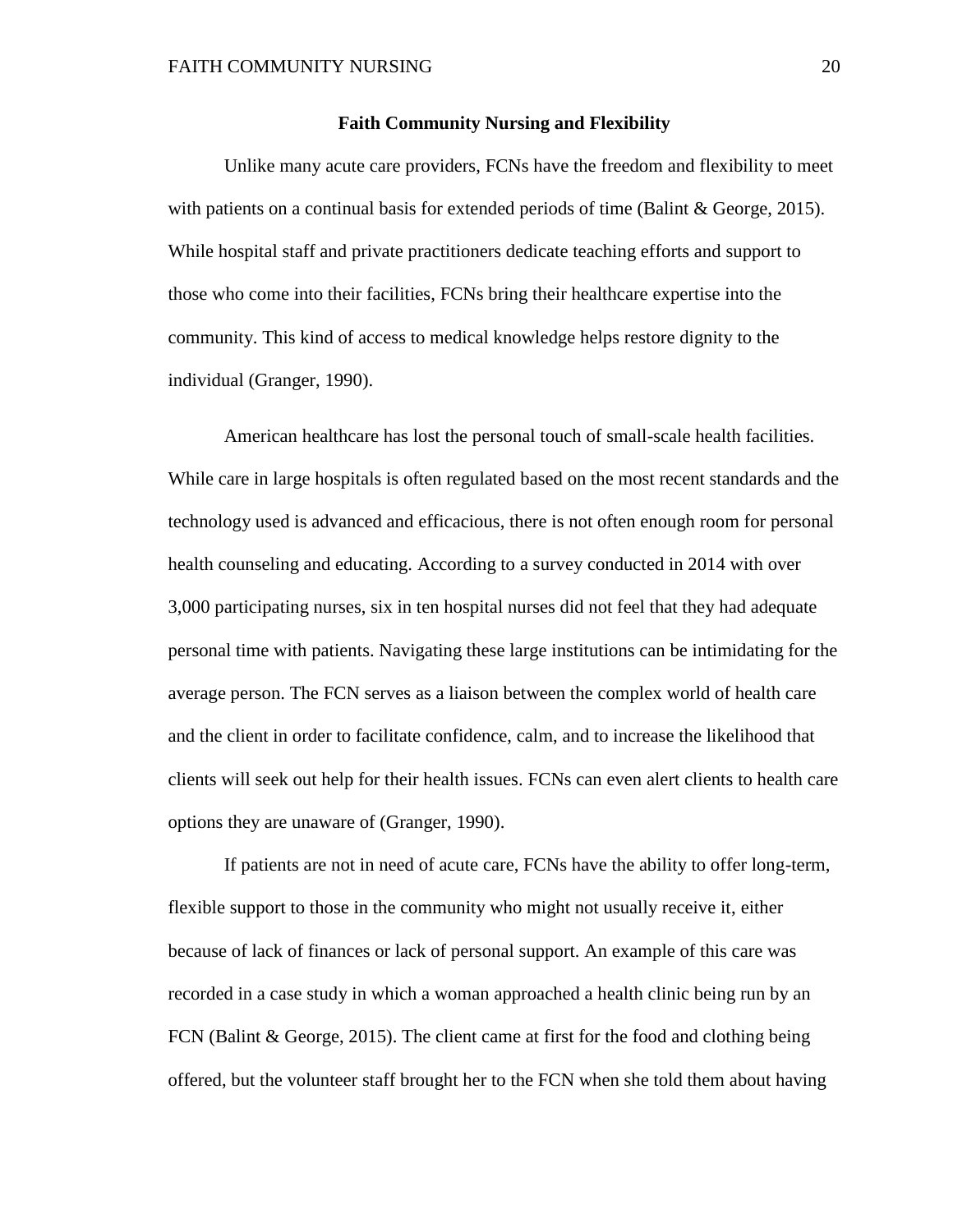trouble breathing, feeling sick to her stomach, and experiencing some dizziness (Balint  $\&$ George).

When the client met with the FCN she discussed a prior myocardial infarction, type II diabetes, and hypertension (Balint & George, 2015). She lamented to the FCN about her desire to move in a healthy direction with her life and the obstacles to getting there. She often found change hard and did not know how to adequately monitor her glucose, administer the medications she was given, and maintain a healthy diet. Her only support included her church and the help she got from the clinic (Balint & George).

After listening to her story, the FCN did a full physical assessment and found her blood pressure to be 158/92mmHg, respiratory rate 18bpm, and a glucose level of 168mg/dL (Balint & George, 2015). After this assessment, both the FCN and the woman discussed goals for her health, including nutrition and exercise. At the time of the study, the FCN and the woman had met four times for education, encouragement, recording of progress, and scripture reading. Together, the nurse and the client went through the purpose and proper administration of the client's medicines, and discussed the MyPlate method for controlling her portions. At the fourth visit, the client had begun to make lifestyle changes that resulted in a blood pressure of 130/64mmHg, a loss of two pounds, and a respiratory rate of 18bpm. Together they celebrated her achievements, identified her weaknesses, and discussed what moving forward would look like (Balint & George).

This particular client would not have benefited from the traditional medical system because she needed some form of personal, long-term support. While she was likely taught about her disease processes and medications at the time of her diagnosis, she lacked the social and medical support she needed to make those teachings a permanent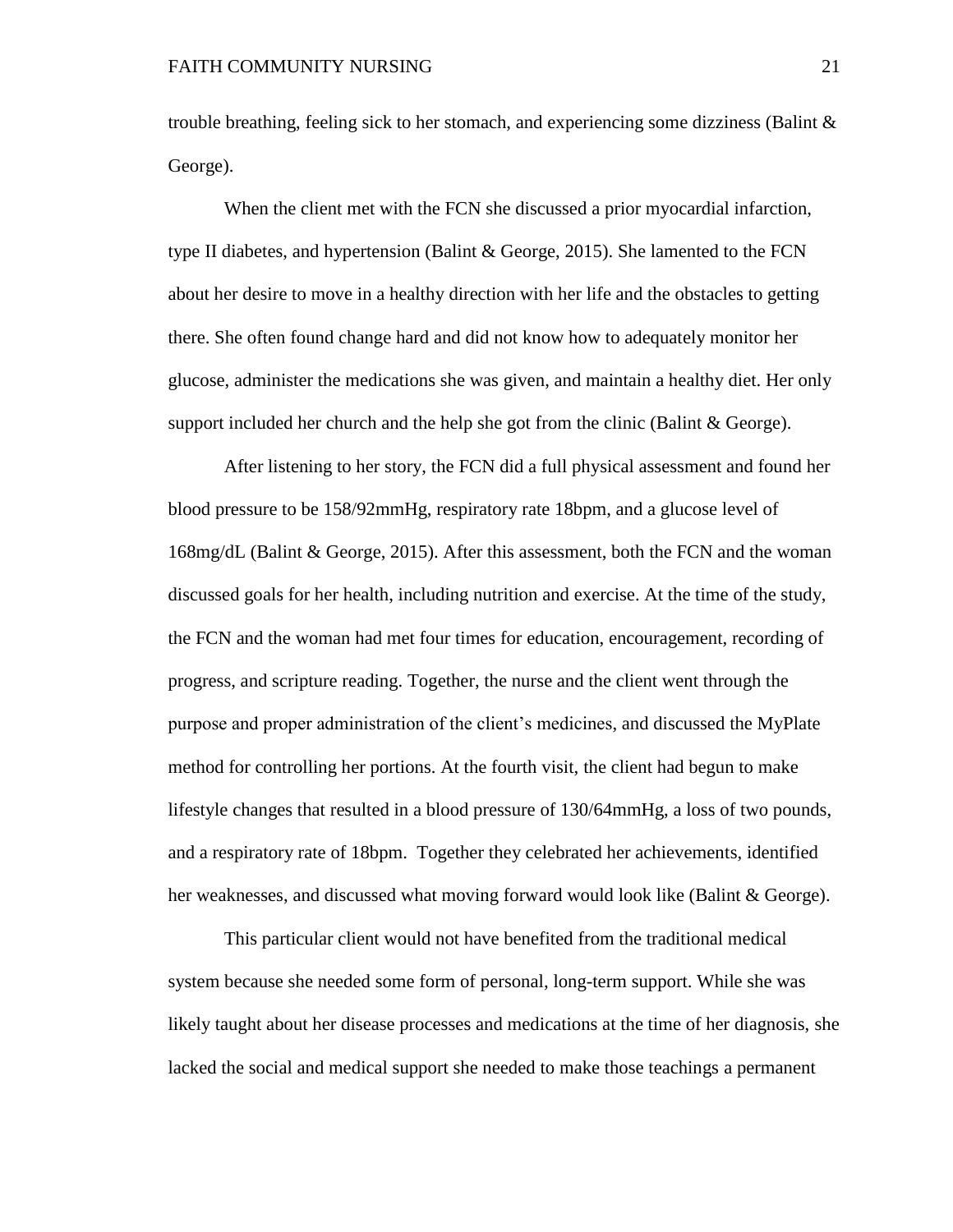part of her life. Lifestyle changes including dieting and exercising are hard to make even when someone is surrounded by people who love and care for them. To try to do so alone is often more than a person can handle. The FCN offered medical and social support that the client could count on, even if just for one meeting every two weeks and because she is a volunteer, there is no stress on the client to provide payment. Even the little bit of progress she made in the first two months is a huge step in the right direction for disease prevention.

#### **Mental Health Support**

FCNs also offer mental health support to communities. Mental health and wellness have been directly linked to the development and maintenance of positive coping skills as well as to the support and level of connection that is experienced from the environment. FCNs, because they are holistic in their approach, integrate the teaching of coping skills, referral to support groups, and personal listening and time into their plans of care (Anaebere & DeLilly, 2012).

The FCN is often able to offer counsel in areas of life that are not often entrusted to others (Granger, 1990). It was found that men over forty would come to the church's FCN in order to ask about some kind of health problem. However, after a short period of discussing the issue, they would then move to their life. This included concerns, anxieties, and personal outlook. It made these men more comfortable to have the physical ailment to break the ice and then move into sharing their hearts (Granger). Other topics discussed with clients included spiritual doubts, end of life decisions, and personal insecurities (Shores, 2014). FCNs were also trusted counsel for parents who wished to talk with their teenagers about sexual issues and for older adults who needed help with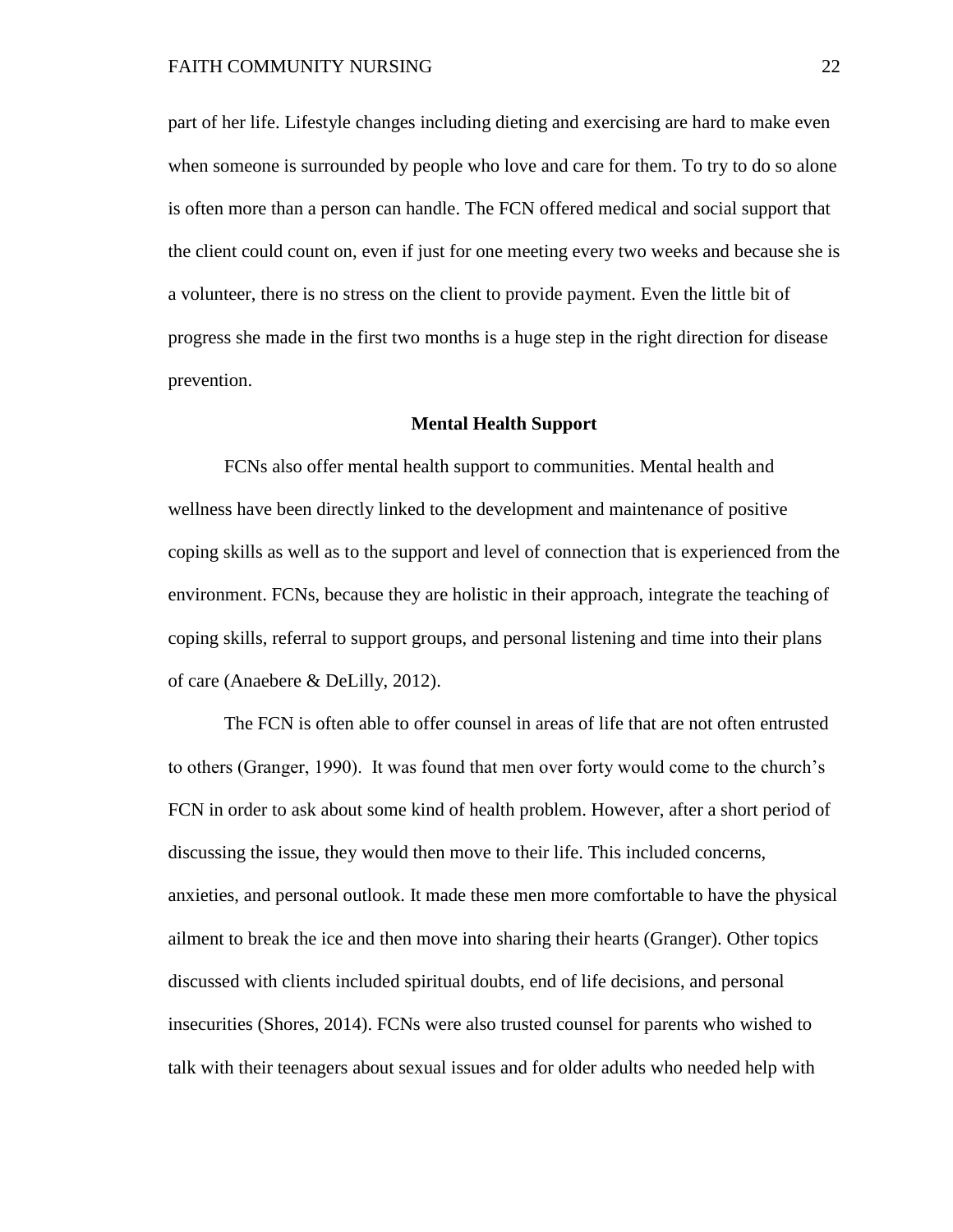daily life (Granger, 1990). They have a unique window into client's most vulnerable moments to offer advice and plan practical steps for better care.

Granger Westberg felt that it was important that an FCN be a mature Christian precisely because she was in an optimal position to provide spiritual counsel in areas that people might not disclose to others (1990). The stresses that these kinds of illnesses place on a person's future, familial relationships, and self-identity can bring the patient to the place of desiring both comfort and answers from their spiritual tradition. An FCN is present and willing to listen in these moments, and if he or she is spiritually mature, the FCN can also offer spiritual insight and calming (Westberg).

# **Healthcare Costs Saved Due to FCNs**

Documentation for faith community nurses has not only led to greater efficiency, connectedness, and accountability, but it has also helped researchers track the impact of FCNs on their communities and the amount of money that has been saved through their work (Miller & Carson, 2010). According to research compiled from the documentation of FCNs, the Faith Community Health Network has been in contact with 13,650 patients (Yeaworth & Sailors, 2014). Two thirds of the patients were over sixty-six years old, most were church members, and almost three quarters of the contacts were women. Another network of FCNs, the Henry Ford Macomb network (HFMN), recorded over 751,900 group contacts and 26,600 individual contacts, in attempts to teach, screen, and offer services (Yeaworth & Sailors).

The HFMN developed a tool to show how much money is saved by the work of faith community nurses (Yeaworth & Sailors, 2014). This tool is used to calculate the cost saved by using a projected cost per day for medical care that could have been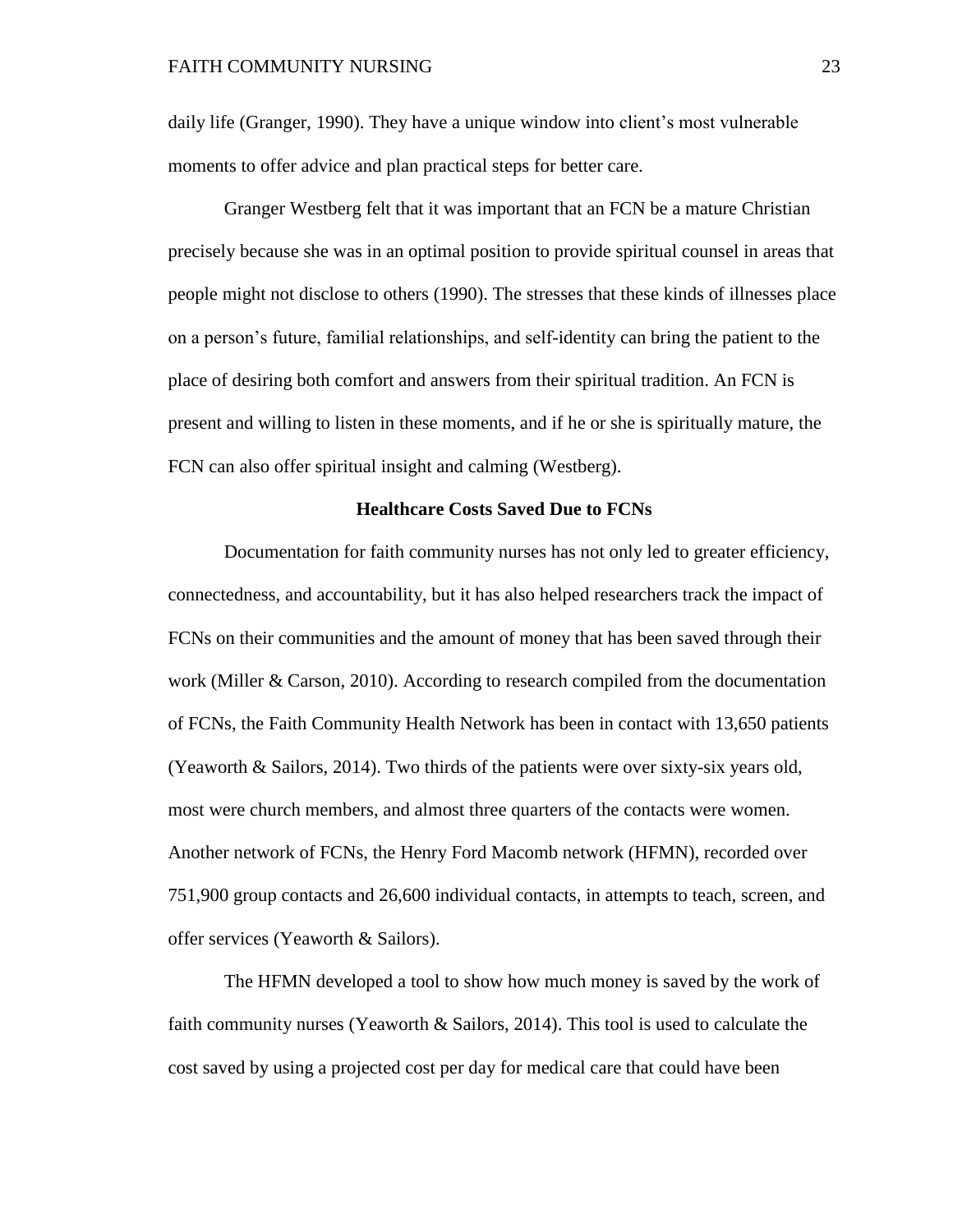#### FAITH COMMUNITY NURSING 24

incurred if a patient had not been identified and sent to treatment early by an FCN. This and other tools have projected that between 2005 and 2012, FCNs helped patient's save \$1,910,630. This is separate from the \$2,629,725 that was saved because of the amount of volunteer work given by the FCNs. However, it is difficult to estimate exact amounts of money saved, especially in the case of illnesses that were prevented.

The estimates also do not include every activity that the nurses are involved in, such as community clinics that offer free medications and screenings by physicians, as well as the personal time and funds that the nurses volunteer to ensure that community members are fed (Yeaworth & Sailors, 2014). One example of this is a nurse who contacts local grocery stores in order to identify fruits and vegetables that will be thrown out. She goes to collect these discarded foods and gives the unspoiled items to those in need. Other activities that are not quantifiable but did contribute to savings include exercise programs, counseling, and connecting individuals who need support (Yeaworth & Sailors).

### **Access for the Poor**

The poorest of the community are the ones who benefit the most from the installation of an FCN into the church. Even with new healthcare reforms, millions are still left without insurance or without access to preventative care—the recent Affordable Care Act will leave many with insurance only for acute care issues (Balint & George, 2014). In addition, physicians are becoming less likely to take on Medicare and Medicaid patients because of their low payouts (Decker, 2011). Faith community nurses ensure that even those who do not have access to health insurance can get the health support and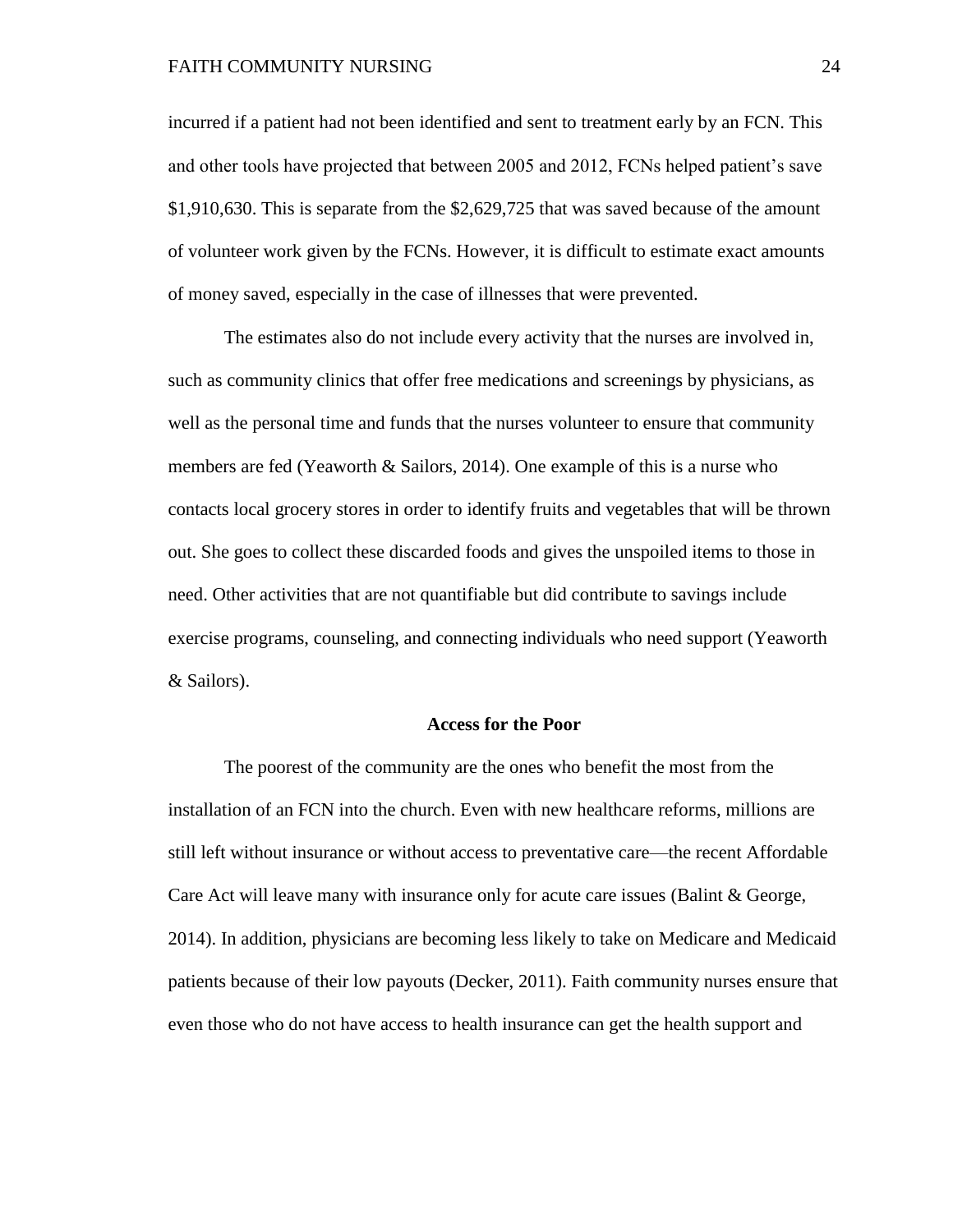education that they need. By supporting an FCN to do this, churches are fulfilling their call to serve the poor.

## **Faith and Healthcare Together**

The reason that many FCNs choose faith community nursing over other forms of nursing can be attributed to a deep conviction that a holistic approach should include a focus on the spiritual aspect of a client's life. Just as Jesus Christ healed people's bodies, he also came to heal their broken spirits. Dr. Scott Morris, the head of the Church Health Center (CHC) in Memphis, Tennessee, recalls a day in which a young girl came with her Spanish-speaking family to a faith based clinic and acted as translator (Morris & Miller, 2014). The young girl complained of a stomach ache and after further investigation, Dr. Morris was able to identify the cause; the young girl's father had left the family homeless in pursuit of another woman and the stress of this caused physical manifestations. Because of the CHC's connection to faith communities, Dr. Morris was able to connect the young family with a warm and welcoming Spanish-speaking church. The family was taken out of the homeless shelter and embraced by their new church home (Morris & Miller).

Another client seen at the CHC came in when she was morbidly obese, suffering from four chronic illnesses, and mother to three children for whom she did not have the resources to care properly (Morris & Miller, 2014). Over the course of two years the staff worked with her to combat her illnesses, obesity, and self-hatred. She lost 200lbs, and three of her chronic illnesses—diabetes, hypertension, and hypercholesterolemia—were cured. Through spiritual encouragement she came to understand that she was loved by God and her self-hatred no longer held its power (Morris & Miller).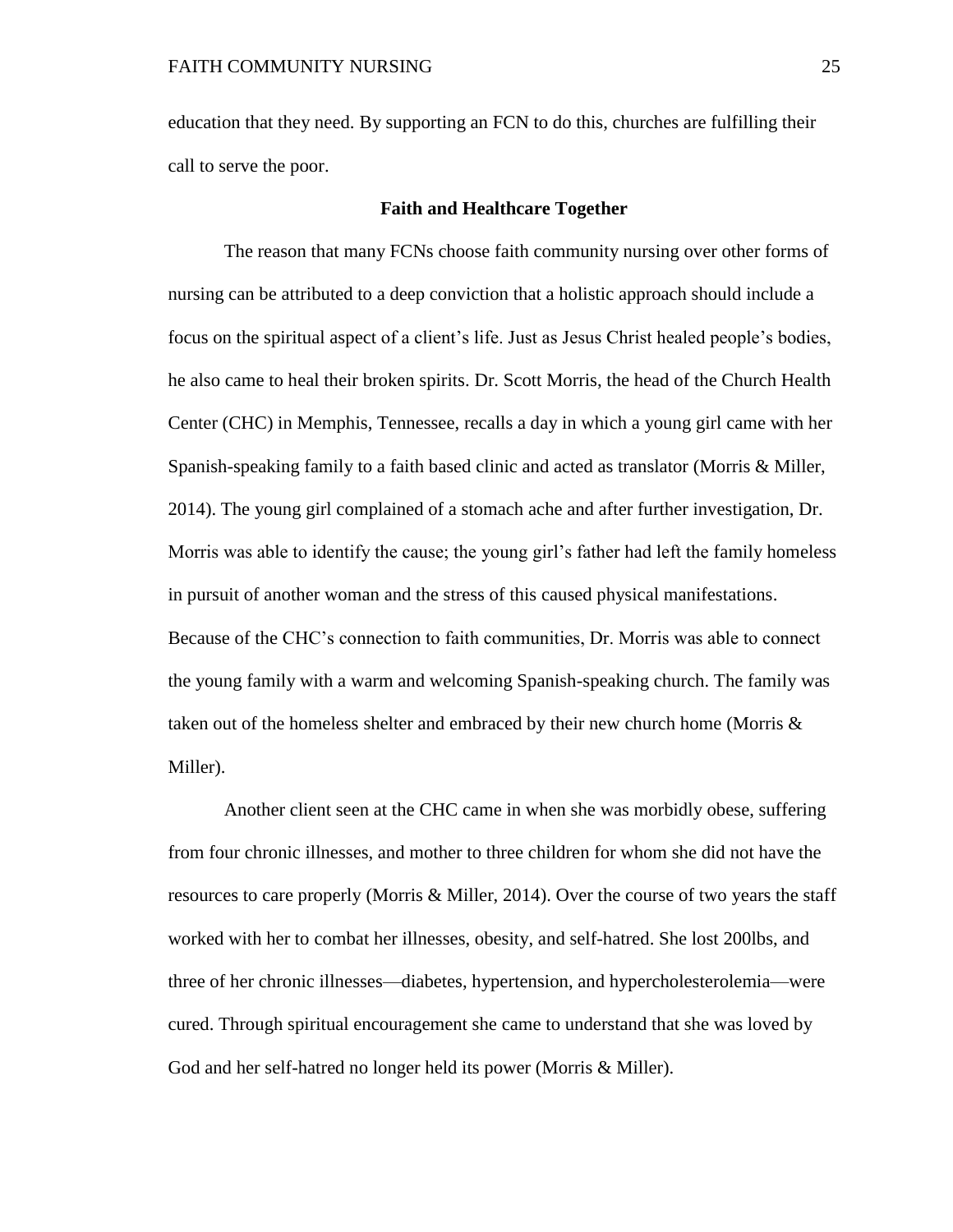Stories like these are what make community faith nursing truly special. All of the hospitals in the world could not offer the communal support that a group of selfless, loving volunteers can. These volunteers are there for the client whenever the client is in need because the client is more than a patient—they are created in the image of God (Morris & Miller, 2014). Faith community nurses can meet the needs of the client in the way that is best for the client; even if this only includes providing a listening ear.

### **Moving Forward**

When clergy were asked to take a survey to assess their knowledge of FCNs and the work they do, the clergy were found to be mostly positive toward the idea of having an FCN as a part of their ministry (Thompson, 2010). However, many could not yet see the holistic niche that the FCNs filled. Pastors were limited in their vision for how mature Christian nurses could be trained and utilized for ministerial purposes, as well. The study that found these results was limited in the number of pastors that it assessed—thirty four in a geographic area. It would be beneficial to use the tools provided by the Thompson study to gather more information about American clergy and their understanding of the role of FCNs. This can help those who wish to become FCNs better prepare when they are presenting the idea to clergy, and it can also help with knowing how to better provide educational materials to clergy about the potential for FCNs in their communities (Thompson).

The involvement of the whole church that occurs with the installation of an FCN cannot be understated. One example of this is Dundee Presbyterian Church. Because members had a difficult time envisioning how healthcare and ministry could complement each other, the church was initially reluctant to bring an FCN on staff. However, the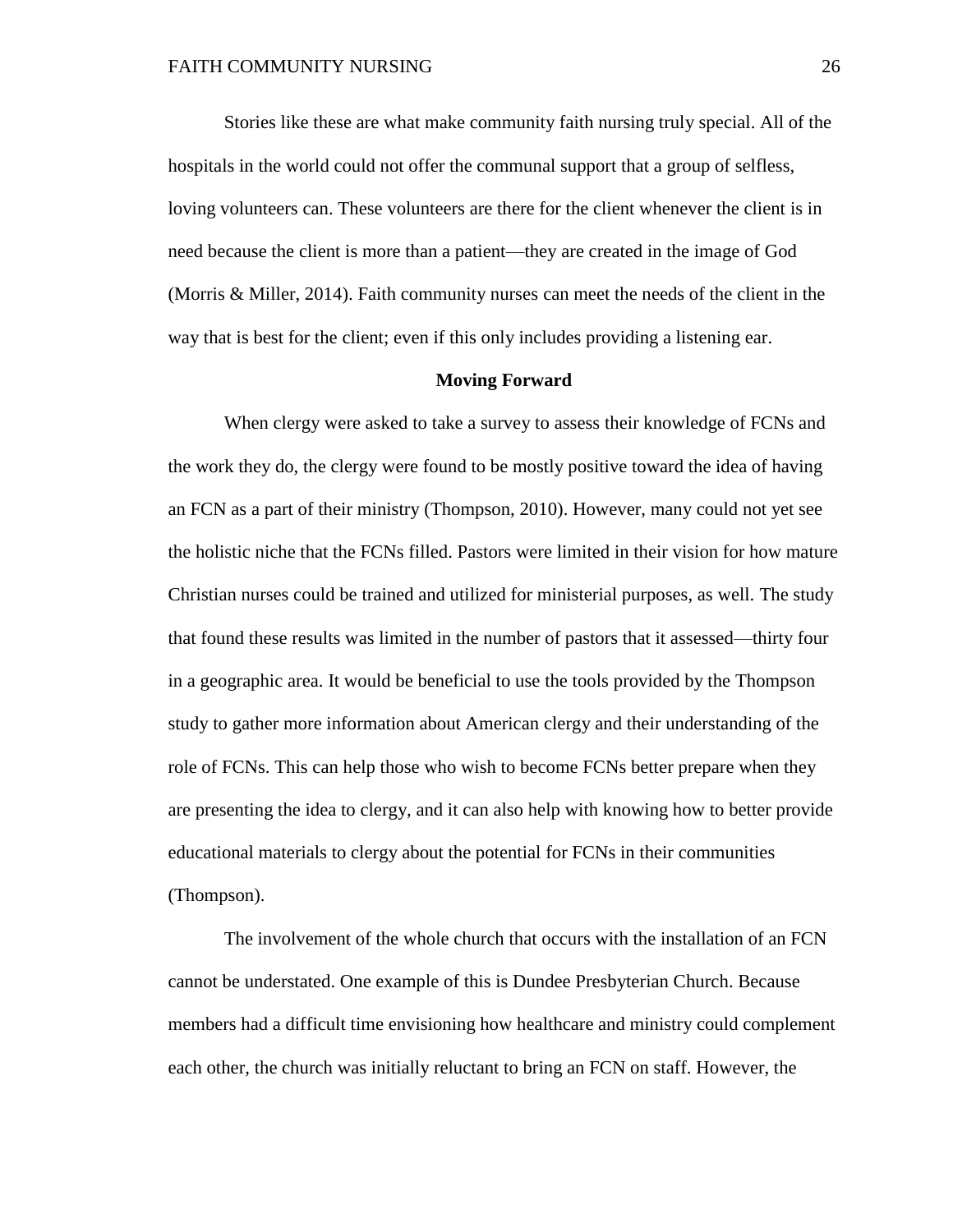church members soon found that the nurses played a pivotal role in not only caring for the congregation, but also in engaging the congregants to serve others (Yeaworth  $\&$ Ronette, 2014). New opportunities for members included delivering food to those who have been identified as needy by the FCN, transporting patients as well as necessary equipment, and encouraging other medical professionals to use their skills to serve others. FCNs have been responsible for creating committees of lay people who are willing to do necessary tasks for those who are suffering from health issues. This has resulted in the ushers being trained to use basic cardiac life support, pediatricians and cardiologists from the congregation presenting at health fairs, and over 200 members of Dundee church receiving care from a staff FCN (Yeaworth & Ronette).

#### **Conclusion**

Faith community nursing is a specialty worth further supporting and researching. It has been proven over the last three decades that bringing FCNs into communities leads to better prevention of illnesses, improved access to healthcare for impoverished clients, and more integrated social support. FCNs serve as well-educated resources to communities who can help point clients where they need to go, whether it's to immediate acute care intervention, resource acquisition, support groups, or an educational program.

It is important that churches have the resources and knowledge to understand how an FCN can positively impact their congregation. Faith community nursing provides a much needed service to the congregation, opens up doors for Christian volunteering, and provides opportunities for a Christian to talk with people who would otherwise remain to themselves. In addition, it is a part of the rich heritage of Christianity and fits perfectly in with its core teachings.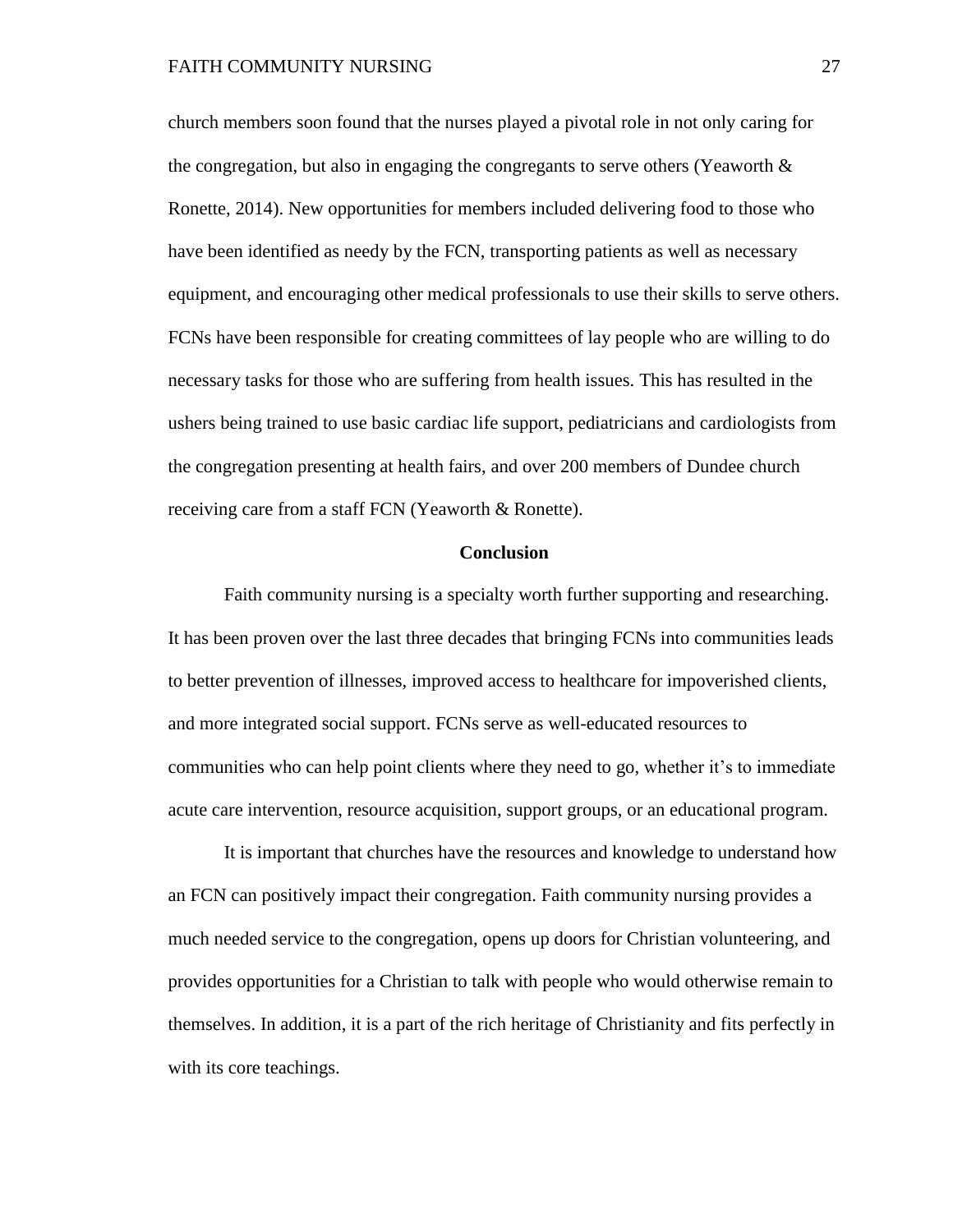As faith communities nursing grows as a specialty and chronic disease prevalence rises in the population, it will be important to continue researching and documenting the positive effects that faith community nursing is responsible for. If the research continues to show benefits similar to those detailed in this paper, both churches and the traditional medical system may need to seriously consider working together to make faith community nursing a regular part of the American life.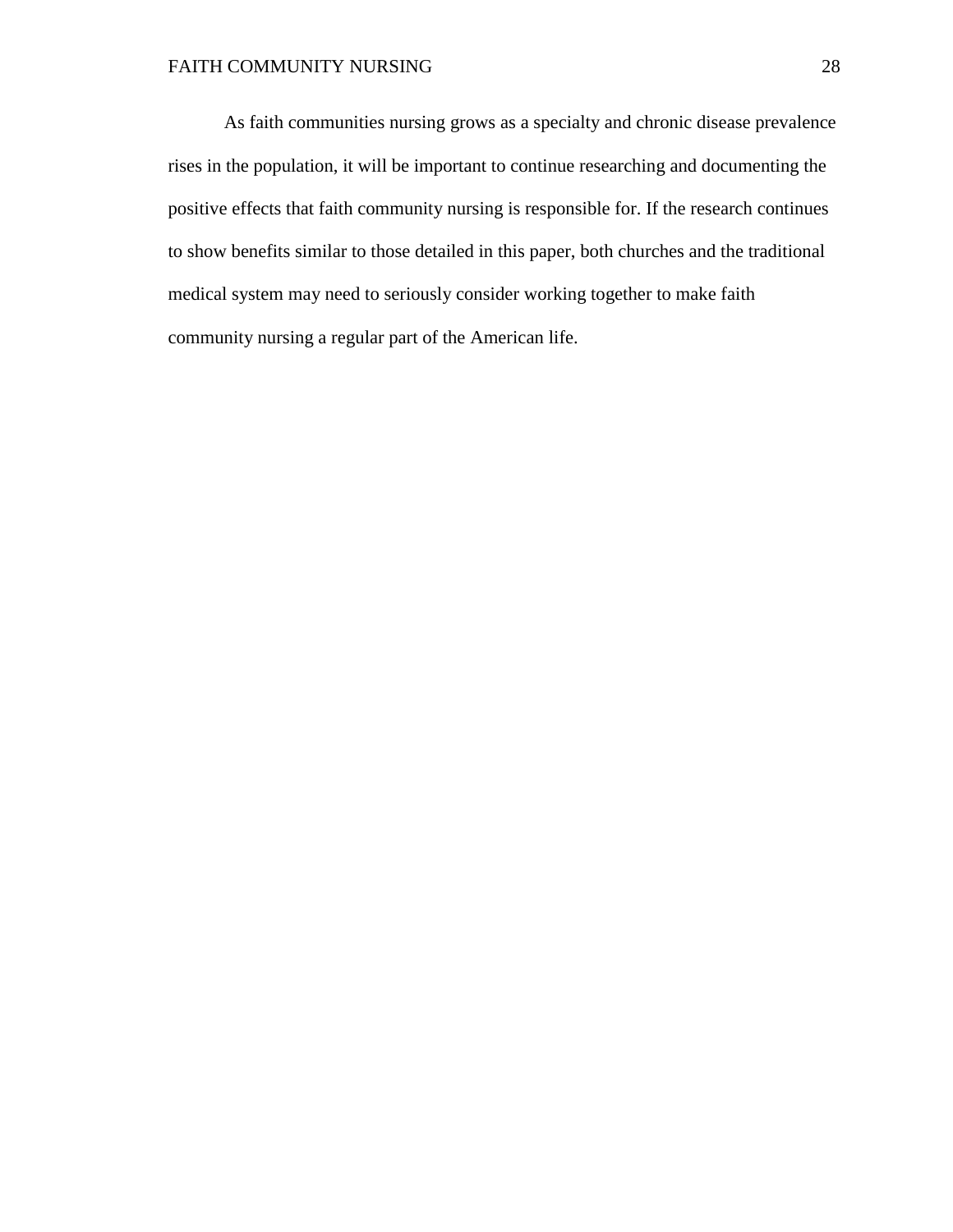# References

- American Nurses Credentialing Center Staff. (2014). Faith community nursing certification through portfolio. Retrieved from http://www.nursecredentialing.org /FCN-PCO.
- Anaebere, A. K., & DeLilly, C. R. (2016). Faith community nursing: Supporting mental health during life transitions. *Issues in Mental Health Nursing, 33*: 337-339.
- Balint, K. A., & George, N. (2015). Faith community nursing scope of practice: Extending access to healthcare. *Journal of Christian Nursing, 32*(1): 34-40.
- Bauer, U., Briss, P., & Goodman, R. (2014). Prevention of chronic disease in the 21st century: Elimination of the leading preventable causes of premature death and disability in the USA. *The Lancet, 384*(9937): 45-52. doi: http://dx.doi.org/ 10.1016/S0140-6736(14)60648-6.
- CDC Staff. (2015). Chronic disease overview. Retrieved from http://www.cdc.gov/ chronicdisease/overview/
- Church Health Center Staff. (n.d.) Foundations of faith community nursing curriculum. Retrieved from http://www.churchhealthcenter.org/foundationsoffcncurriculum.
- Decker, S.L. (2011). In 2011 nearly one-third of physicians said they would not accept new Medicaid patients, but rising fees may help. *Health Affairs. 31*(8): 1673- 1679. doi:10.1377/hlthaff.2012.0294.
- Dyess, S., & Chase, S. (2010). Caring for adults living with a chronic illness through communities of faith. *International Journal for Human Caring, 14*(4): 38-44.
- Ferngren, G. B. (2009). *Medicine and Health Care in Early Christianity.* Baltimore, MD: The Johns Hopkins University Press.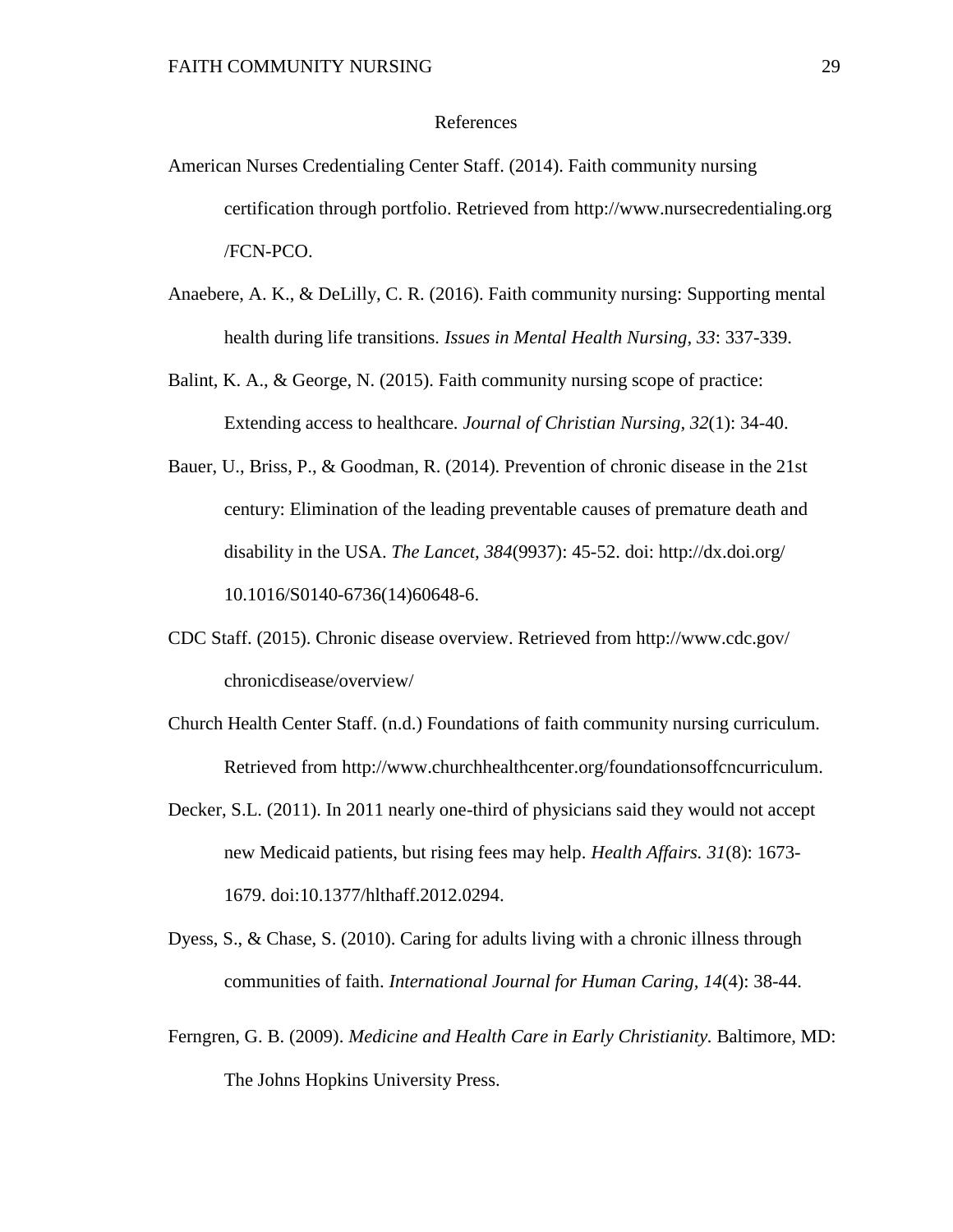Health Ministries Association Staff. (2010). Serving faith community nurses.

[PowerPoint Slides]. Retrieved from hmassoc.org/wp-content/uploads/nurses.ppt

- Miller, S., & Carson, S. (2010). A documentation approach for faith community nursing. *Creative Nursing*, *16*(3): 122-131.
- Morris, S. G., & Miller, M. M. (2014). Collaboration in the gap: A new day for faith community nursing. *Journal of Christian Nursing, 31*(2): 112-116.
- Rydholm, L. (2006). Documenting the value of faith community nursing: Saving hundreds, making cents – a study of current realities. *Creative Nursing, 2*: 10-12.
- Shores, C. I. (2014). Spiritual interventions and the impact of a faith community nursing program. *Issues in Mental Health Nursing, 35*(4): 299-305.
- Steiner, C.A. & Friedman, B. (2013). Hospital utilization, costs, and mortality for adults with multiple chronic conditions, nationwide inpatient sample, 2009. *Preventing Chronic Disease,* (10).
- Strong in Faith Staff. (2007). 31 individual healings of Jesus Christ. Retrieved from http://stronginfaith.org/article.php?page=111
- Thompson, P. (2010). Clergy knowledge and attitudes concerning faith community nursing: toward a three-dimensional scale. *Public Health Nursing, 27*(1): 71-78.
- U.S.A. Department of Health Staff. (2008). 2008 Physical activity guidelines for Americans. Retrieved from http://health.gov/paguidelines/pdf/paguide.pdf.

Westberg, G. (1990). *The Parish Nurse.* Minneapolis, MN: Augsburg Fortress.

World Health Organization Staff. (2005). *Preventing Chronic Diseases: A Vital Investment.* Geneva, Switzerland: http://www.who.int/chp/chronic\_ isease\_report/full\_report.pdf